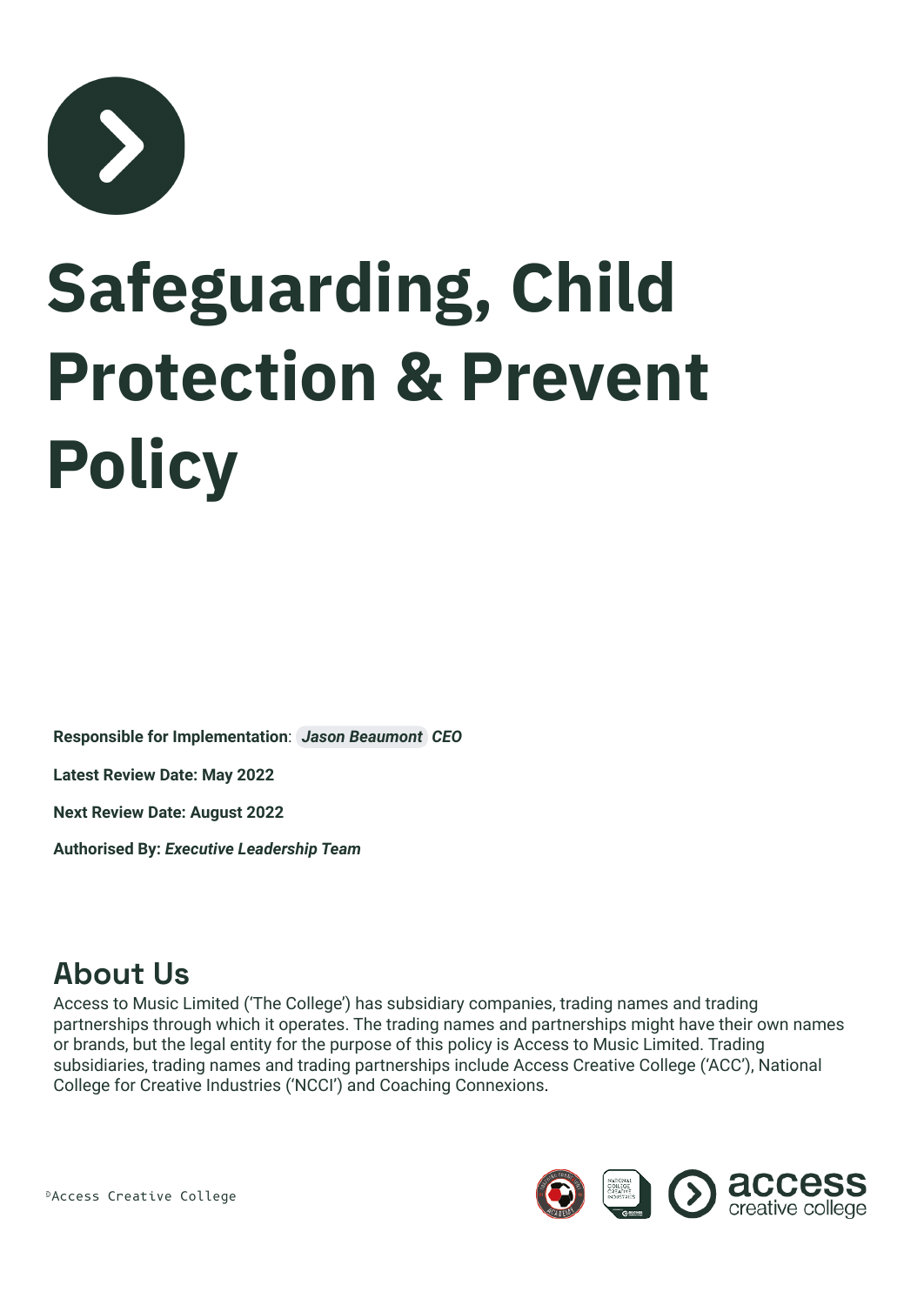

# **CONTENTS**

| <b>Section 1</b>                                                                                  |                |
|---------------------------------------------------------------------------------------------------|----------------|
| Safeguarding, Child Protection & Prevent Policy<br><b>Section 2</b>                               | $\overline{2}$ |
| Management of Safeguarding & Prevent<br><b>Section 3</b>                                          | 4              |
| Scope & Definitions<br><b>Section 4</b>                                                           | $\overline{7}$ |
| Allegations against staff, including supply staff<br>volunteers and contractors<br><b>Annex A</b> | 15             |
| Operating and staff guidance general advice<br><b>Annex B</b>                                     | 16             |
| Reporting and analysis of data<br><b>Annex C</b>                                                  | 18             |
| Staff recruitment and training<br><b>Annex D</b>                                                  | 19             |
| Data Protection and UK GDPR<br><b>Annex E</b>                                                     | 21             |
| <b>Vulnerability/Risk Indicators</b><br><b>Annex F</b>                                            | 22             |
| <b>Relevant Legislation</b><br><b>Annex G</b>                                                     | 24             |
| Useful support contacts                                                                           | 26             |

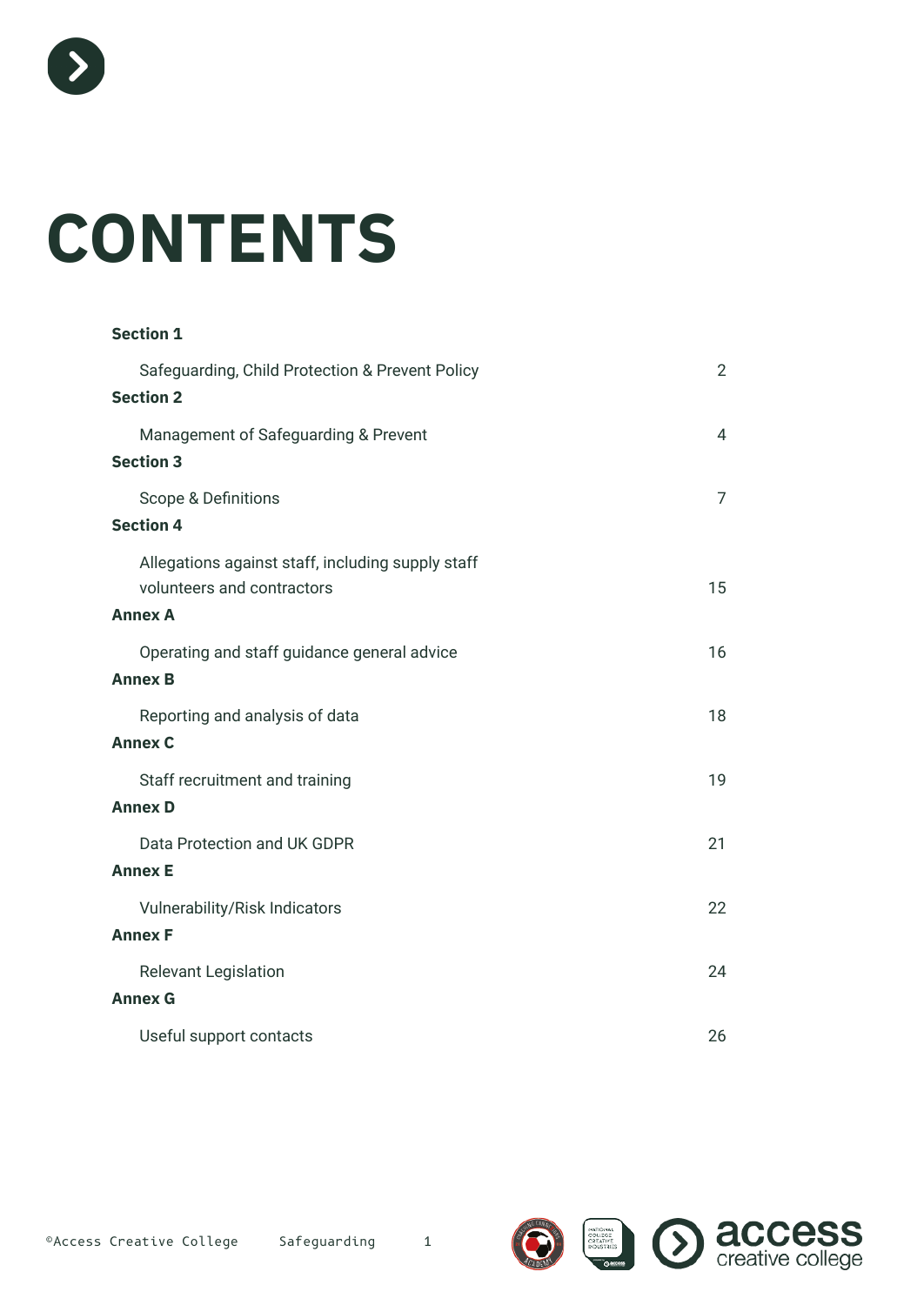

# **Section 1:**

### <span id="page-2-0"></span>**Safeguarding, Child Protection & Prevent Policy**

Access Creative College and Coaching Connexions has an ethical and statutory obligation towards the safety, welfare and wellbeing of its staff and students. For the purposes of this policy, the word 'student' covers all those engaged in learning within the group including centre based learners, apprentices and trainees.

Access Creative College believes that the welfare of the individual is paramount and recognises its duty and responsibility to protect when there is a cause for concern.

The college recognises that the Covid-19 pandemic has impacted in a multitude of ways on our staff and students. The college is committed to further develop the support systems introduced since March 2020 to protect the wellbeing of both staff and students and to consolidate the whole organisation approach to safeguarding successfully fostered during this period.

Although the two terms, 'Safeguarding' and 'Child Protection' are not synonymous, they are often used interchangeably. However, Safeguarding is what we do for all learners, whilst Child Protection refers to those young people aged 18 or under who are affected by, or at risk of, significant harm. The Group will also ensure that appropriate and complementary systems relating to Adults i.e. those over 19 are also in place.

Access Creative College also recognises its duties under section 26 (10 of the Counter terrorism and Security Act 2015) and the requirements to prevent people from being drawn into terrorism. Prevent is one of the four elements of CONTEST, the government's counter-terrorism strategy.

The Prevent Strategy states 'Safeguarding vulnerable people from radicalisation is no different from safeguarding them from other forms of harm'. It aims to stop people becoming terrorists or supporting terrorism. In the same way that support is provided to people at risk of involvement with drugs, gangs, or other forms of harm, individuals vulnerable to being groomed into radicalisation can also be helped.

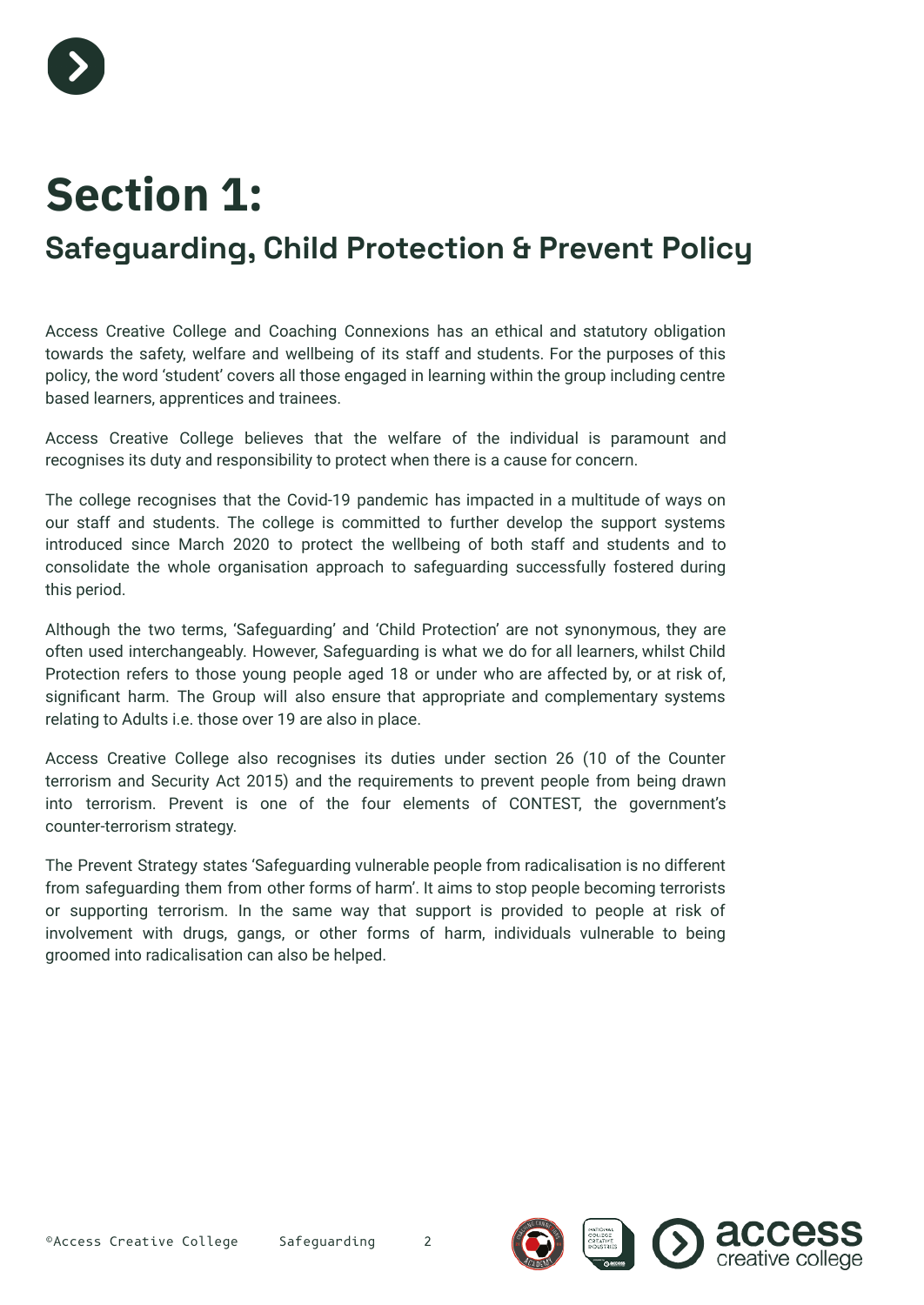

Prevent is an integral part of safeguarding and ACC's Prevent Duty Risk Assessment and action plan support this policy and aim to ensure a safe, tolerant and respectful community. Guidance information also ensures the CHANNEL referral process is clear for all DSLs to follow if required.

All staff and students have the right to:

- Live and work in a safe environment and be protected from harm;
- Experience emotional well-being;
- Feel valued and be supported by a network of professional relationships;
- Have a positive self-image;
- Have a secure sense of cultural, social and racial identity;
- Understand, recognise, model, support and promote a culture based on; fundamental
- British values including democracy, the rule of law, individual liberty and mutual respect and tolerance of those with different faiths and/or beliefs;
- Develop good interpersonal skills and confidence in social situations.

The group believes:

- That all staff and students without exception have the right to protection from abuse;
- Regardless of gender, ethnicity, disability, age, sexuality or beliefs and the right to challenge and protection from extremist behaviour, ideologies or those who promote them;
- That all concerns, and allegations of abuse including attempts to radicalise them
- Will be taken seriously and responded to appropriately.

Access Creative College is also committed to supporting and ensuring that measures to end the abuse and degrading treatment of individuals and groups through modern slavery and human trafficking are in place and do not form part of the conduct of business by the Group, its partners or supply chain.

Access Creative College is committed to the principle of safe recruitment, selection and vetting of all staff.

See also policies on Assignment Content, Bullying and Harassment, Equality and Diversity, Staff Recruitment and Values and Behavior and Staff Conduct Policy.

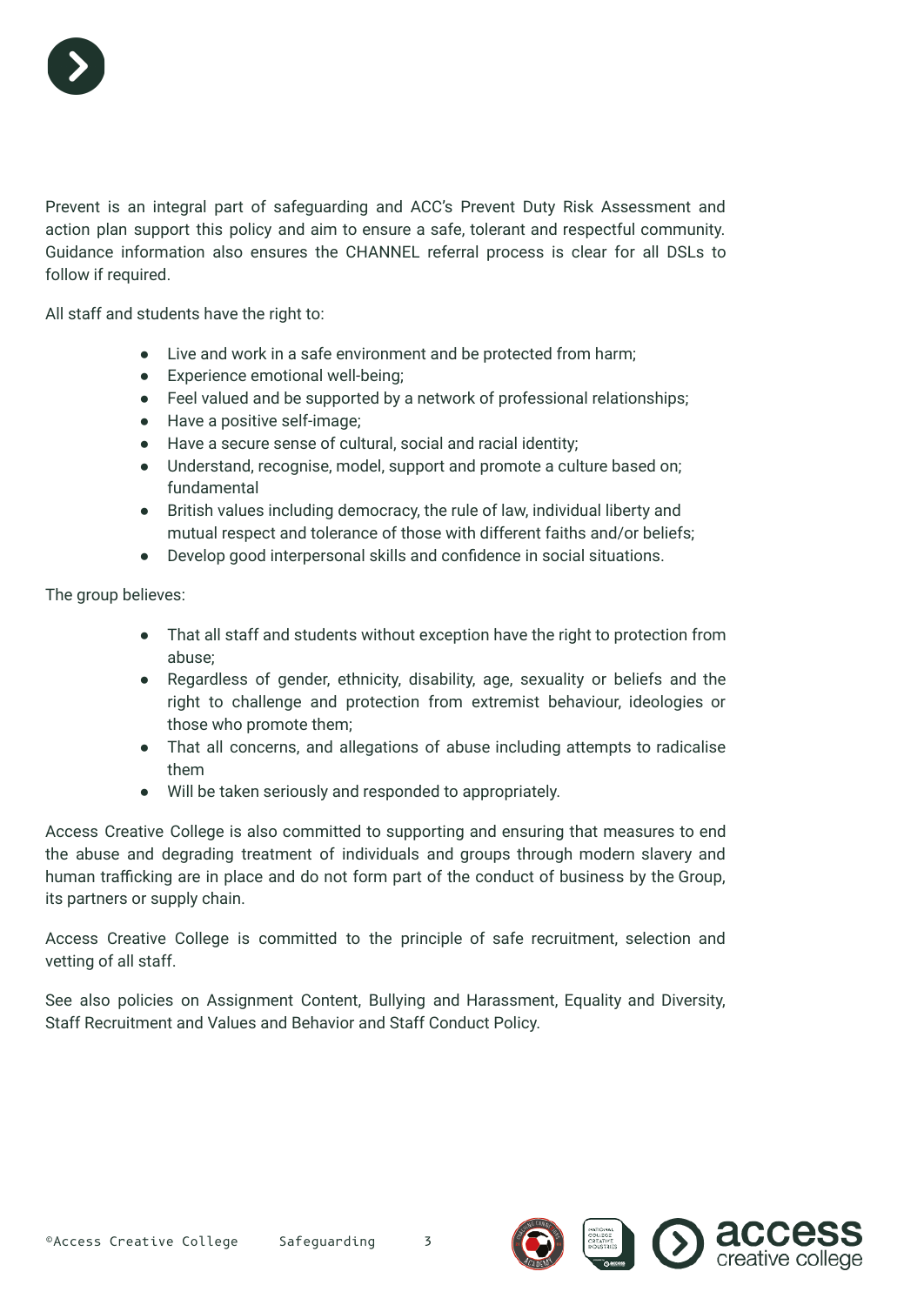

# **Section 2:**

### **Management of Safeguarding & Prevent**

A member of the board of Access Creative College has responsibility for governance of Safeguarding, child protection and Prevent. The Chief Operating Officer is the chair of the Safeguarding and Prevent Committee which meets at least half termly. The membership of the committee includes the designated board member, the Head of People Services, the Safeguarding and Prevent Coordinator, ACC's Head of Exams, ALS and Senco, the Head of Apprentices and senior members of staff from partner organisations.

The board is fully committed to ensuring that:

- The Safeguarding, Child Protection and Prevent Policy meets statutory requirements and contains up-to-date information and references;
- The Prevent Duty Risk Assessment is up to date and progress against actions is monitored;
- The Safeguarding and Child Protection and Prevent Procedures Guidance clearly sets out what staff should do if they have a concern about a learner;
- The most up-to-date Safeguarding, Child Protection and Prevent Policy is available on the website.

The work of Access Creative College Designated Safeguarding Leads (DSLs) will be supported through access to appropriate external agencies and support services. This includes the links established with the DfE Regional Prevent Coordinators and their local knowledge which informs updates of each centre's Prevent Duty Risk Assessment.

The DSLs and/or the Board will invite professionals from other agencies to advise Access Creative College on its policy and practice as well as inform the group on current developments.

Regular reports with regard to Safeguarding and Prevent Protection matters, which will include a summary of cases and actions taken together with recommendations for amendments to policies and procedures will be presented at the Safeguarding and Prevent Committee, and the ELT where appropriate, who will then make appropriate representation and recommendations to the Board.

The Board will receive and review recommendations submitted and determine/approve any amendments to policies and procedures. The Board will also note the outcomes of any serious case reviews or reports from external bodies in determining appropriate arrangements to be implemented.

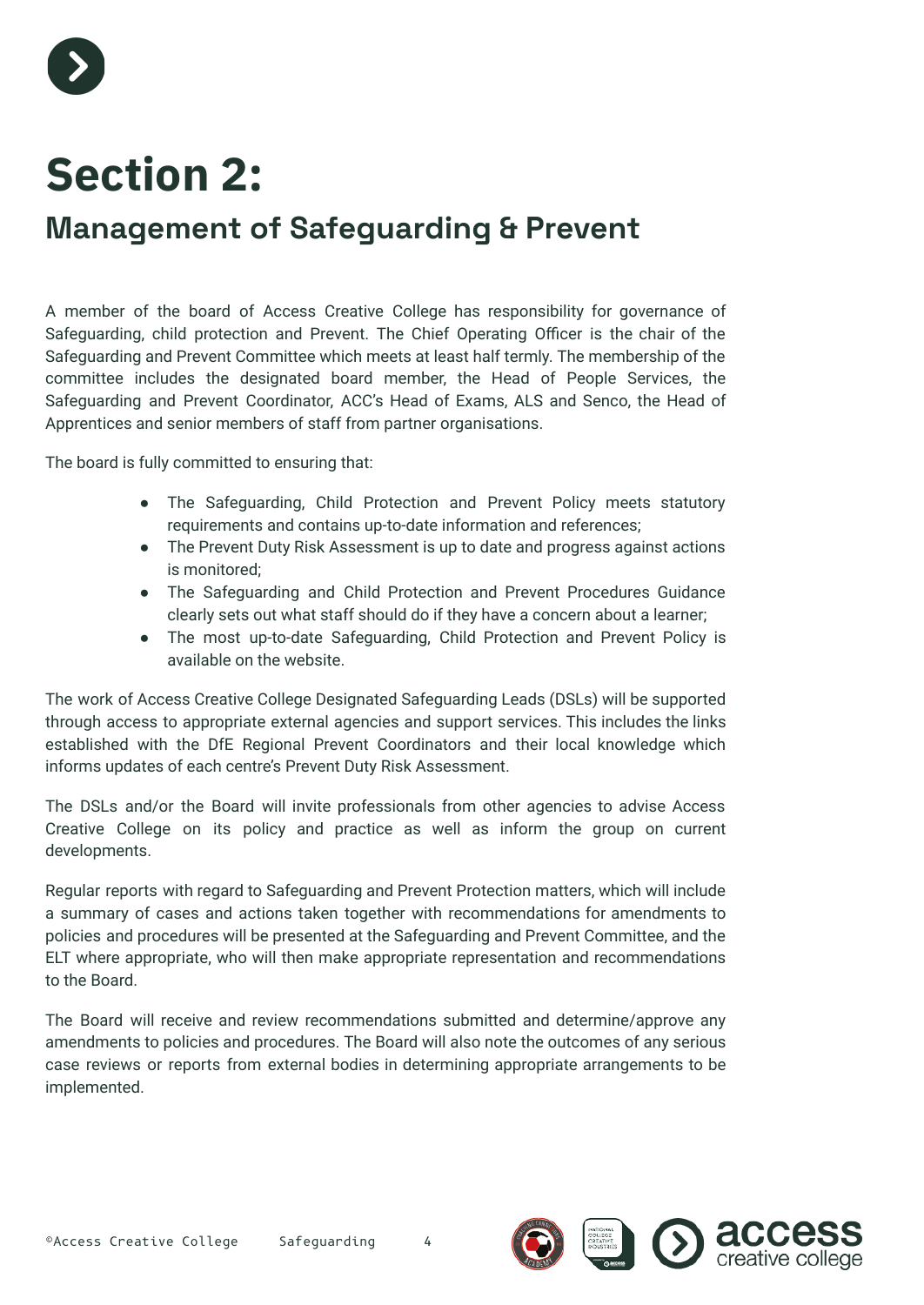

Every organisation has by law to nominate a senior member (or several senior members) of staff to advise and guide on issues relating to allegations of, or suspected abuse. These persons are trained in related legislation and procedure and should be contacted as a matter of urgency as soon as a case presents itself. Every Access Creative College centre has a Learner Support Manager (LSM) who is a DSL in addition to all Centre Managers being DSL trained. Larger centres have a Pastoral Manager and additional DSLs to support the LSM. Partners of Access Creative College will also have DSLs who link with the Safeguarding and Prevent Coordinator.

Access Creative College's centres and partners link to two National Designated Safeguarding Leads (NDSLs) in the Central Management team of Access Creative College who oversee the national safeguarding and Prevent picture and implementation of safeguarding and Prevent policy and practice at local level:

The Designated Safeguarding Lead, either nationally or at centre level as appropriate, will also coordinate arrangements for onward referrals to relevant external agencies including:

**Local Authority Safeguarding bodies, services covering both Children and Vulnerable Adults, Regional FE/HE PREVENTCoordinators, Police PREVENT Officers, Health Commissioning groups and other stakeholders.**

National DSLs will also liaise with partners and Sub-Contractors in conjunction with relevant link managers to ensure that appropriate notifications and escalation routes are maintained in line with relevant partner and sub contract arrangements.

There are multi-agency working arrangements in place on a local level. The safeguarding partners are the local authority, a clinical commissioning group for an area within the local authority and the chief officer of police for an area. These three partners make arrangements for providers locally to be fully engaged, involved and included in safeguarding arrangements and Access Creative College has a statutory duty to cooperate with the published arrangements.

It is important that all issues are handled with sensitivity and respect. All individuals have the right to make important decisions about their own lives.

### **Management of safeguarding and Prevent for apprentices**

There are DSLs within the apprenticeship delivery team who link with the National DSLs in the same way as those of centres, to provide regular oversight of any cases. A shared commitment to safeguarding is secured from all employers and the 'Employer guide to apprentices' clearly articulates their role and responsibilities in the management of cases.

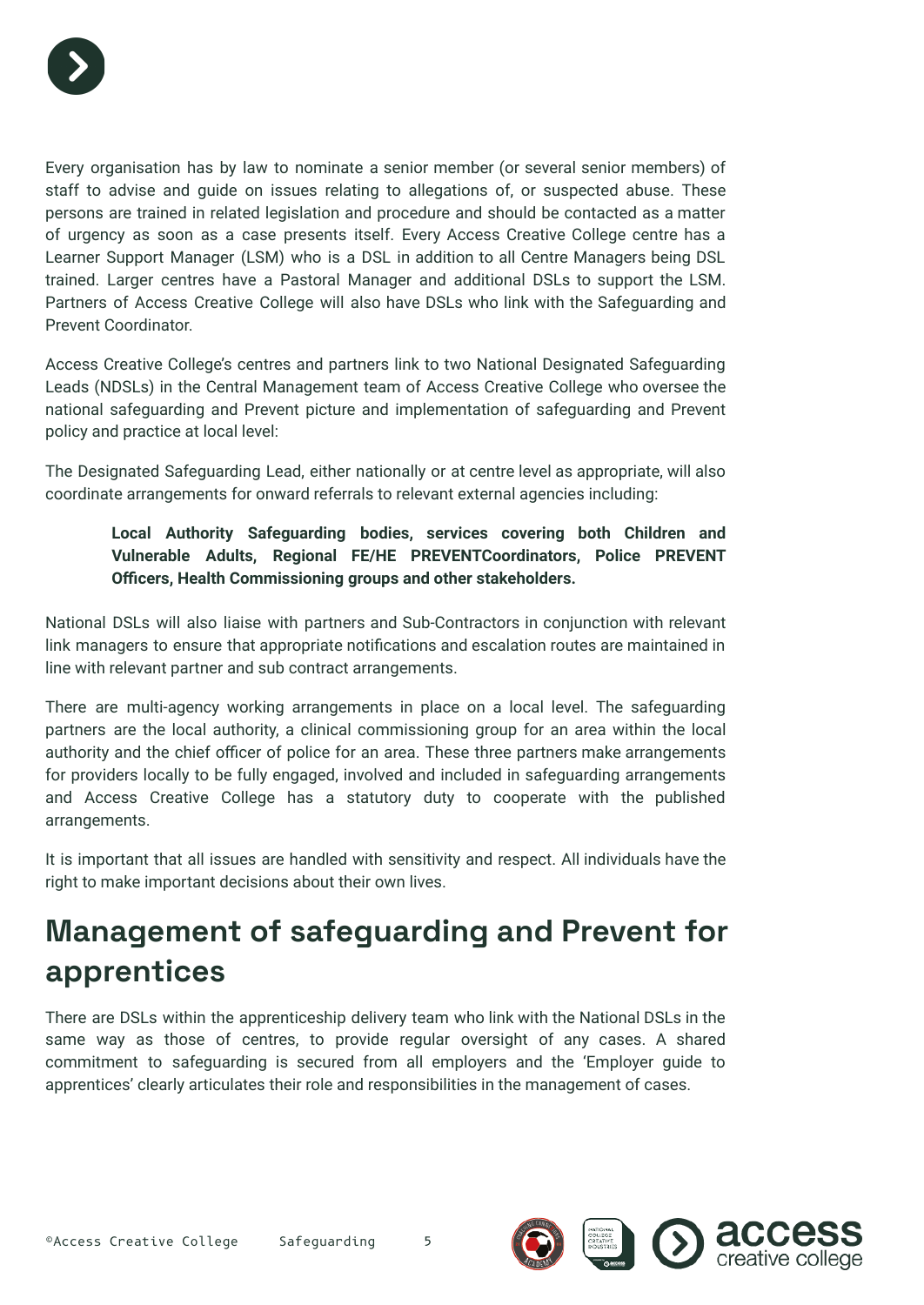

All employers are made aware of their DSL and the requirement to act promptly in linking with the Industry Practitioner (IP) in the first instance in response to any potential safeguarding or Prevent issue. Within the apprenticeship team, DSLs link with the relevant IP to ensure that appropriate support is put in place for the apprentice and that the employer is updated as necessary to promote the apprentice's wellbeing.



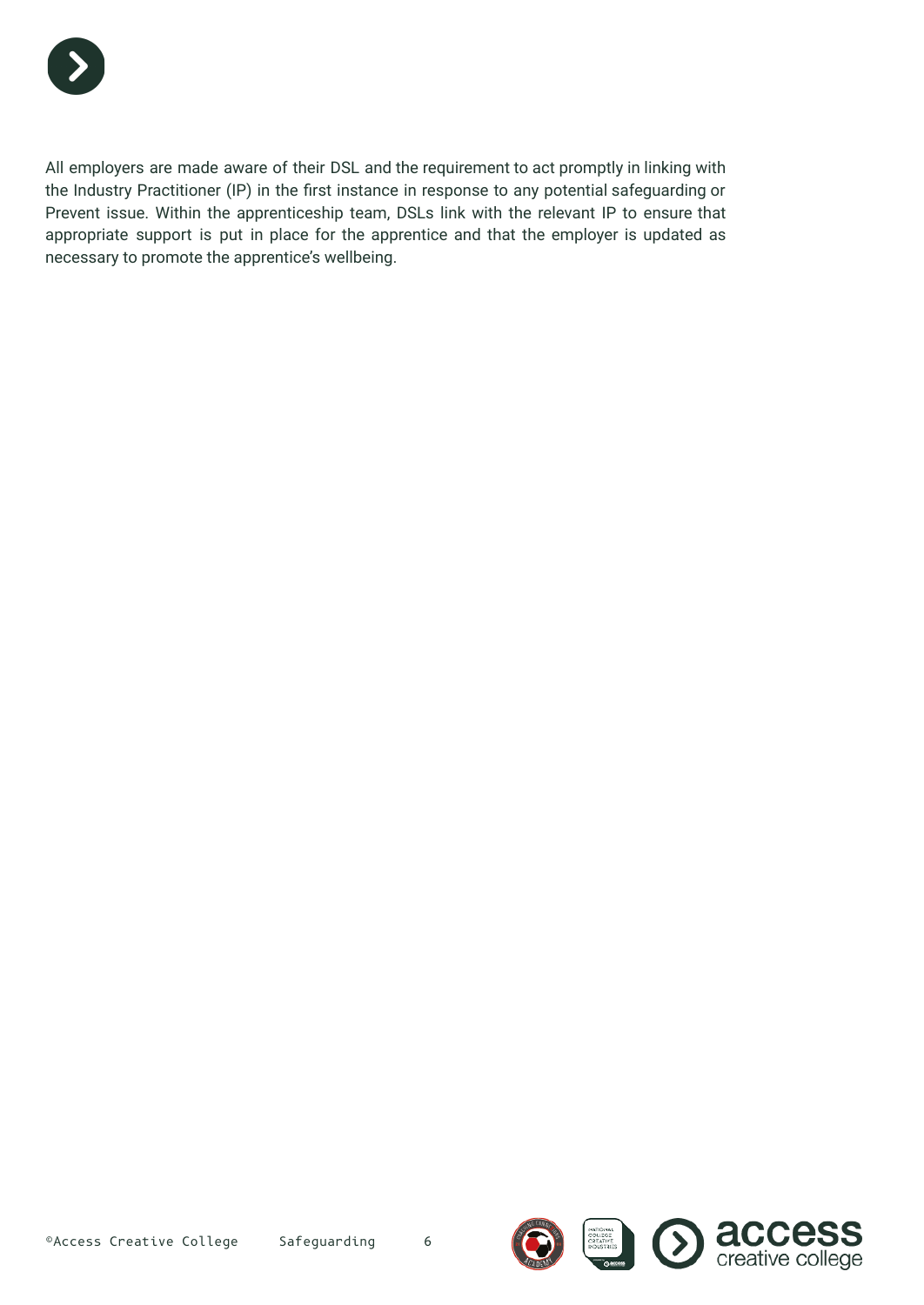

# **Section 3: Scope and definitions**

The Covid-19 pandemic has brought unprecedented challenges to safeguarding in FE. Young people have experienced disruptions in their education, periods of isolation and suffered deteriorations in their mental health and wellbeing. The scope of safeguarding takes account of hitherto unknown levels of vulnerable young people who often present with complex multiple problems. The 'scope' of the policy is therefore recognised to be fluid and the overarching aim is to be responsive to future learner needs which are unpredictable both in their nature and volume.

### **Safeguarding**

Safeguarding is a term which encompasses more than 'child protection' as it also includes the concept of prevention and the active promotion of wellbeing. It reflects, therefore, the new climate of being prepared, rather than reacting to a situation or event after it has taken place. Both mental and physical health or development are relevant to safeguarding and the welfare of children and young people.

### **Child Protection**

Child protection is those measures that are put into place once a learner has been identified as at risk of or has suffered significant harm, with the objective of protecting that individual from further risk or actual harm.

#### **Prevent and the Channel referral process**

Prevent is one of the four elements of CONTEST, the government's counter-terrorism strategy. The ACC group fulfils its statutory responsibilities by ensuring that all staff recognise that protecting young people from extremism and radicalisation is a key plank of our safeguarding duties.

PREVENT refers to specific elements of the Government's overarching Anti-Terrorist strategy defined under the section 26 (10 of the Counter Terrorism and Security Act 2015 as part of CONTEST and includes appropriate references to Channel and other measures.

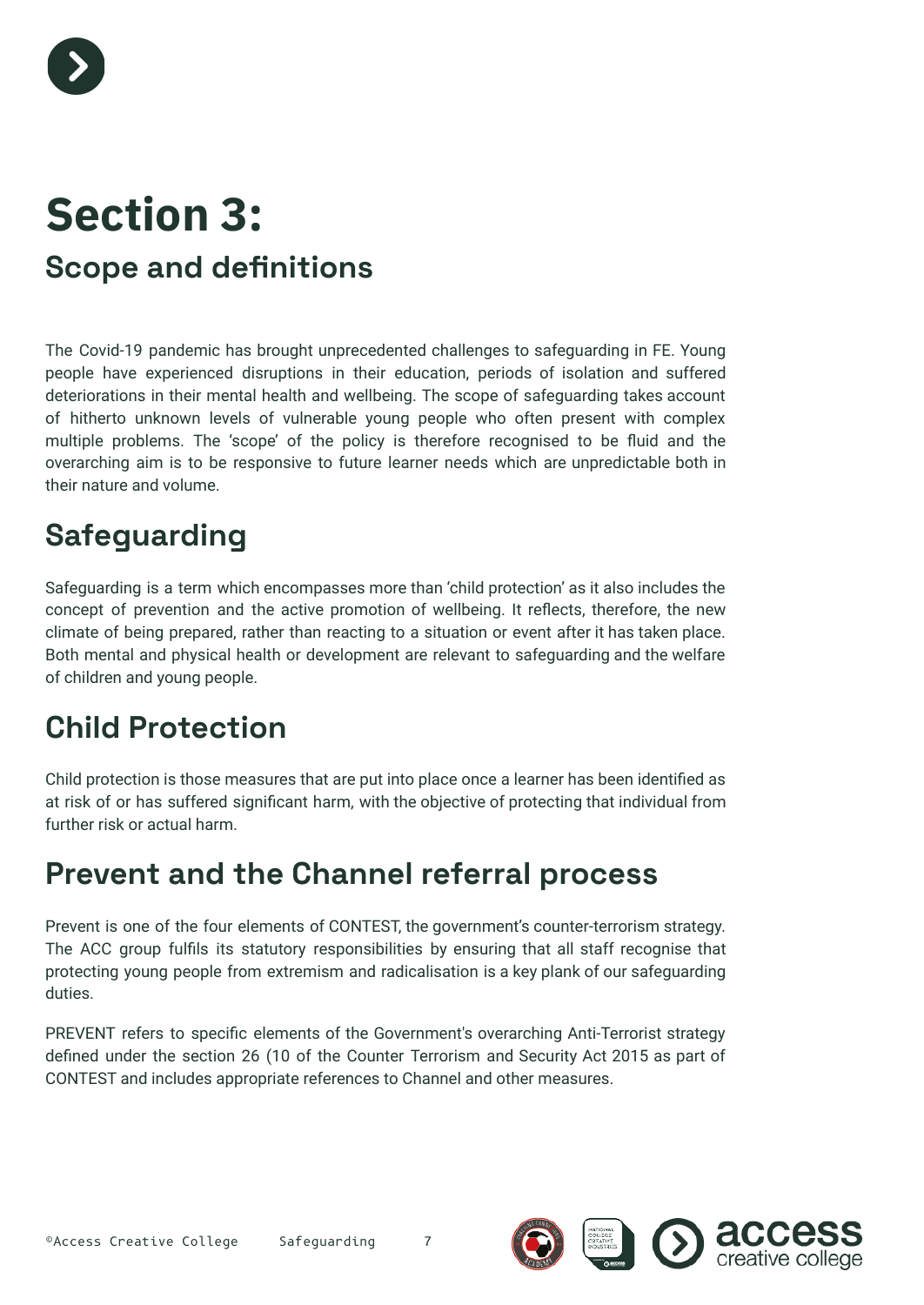

The group ensures that learners are taught to recognise the dangers posed by the activities of extremist groups and to understand how to recognise and protect themselves from the activities of those seeking to radicalise vulnerable young people.

Some concerns which are identified around incidents of potential extremist behaviours will have a security dimension to them. For this reason, it is important that liaison with the police forms an early part of all investigations where concerns are raised around individuals at risk of being drawn into violent extremism. PREVENT officers from the relevant Police Force will carry out an initial assessment and, if appropriate, set up a multi agency meeting to agree actions for supporting the individual. If it is deemed that there are no concerns around radicalisation, other appropriate and targeted support will be considered for the individual.

This system, the CHANNEL process, is utilised by Access Creative College to provide learners with access to a confidential and voluntary process where support options can be offered.

### **Extremism**

Extremism is defined in HM Government guidance as:

**"Vocal or active opposition to fundamental British Values… including calls for the death of our armed forces, whether at home or overseas."**

### **Core British Values (referred to in various guidance as Fundamental British Values)**

British Values are defined as:

- Democracy;
- The rule of law;
- Individual liberty;
- A mutual respect and tolerance for those with different faiths and beliefs.

The staff of the Access Creative College receive training and support to ensure that they have sufficient knowledge of British Values, Prevent and radicalisation and exemplify British Values in their work and in their general behaviours. ACC's own values embody the British Value of 'mutual respect and tolerance' as they include commitments to being inclusive, fair to everyone and showing respect to one another.

The Group promotes British Values to learners in its teaching in the curriculum and in group tutorial programmes.

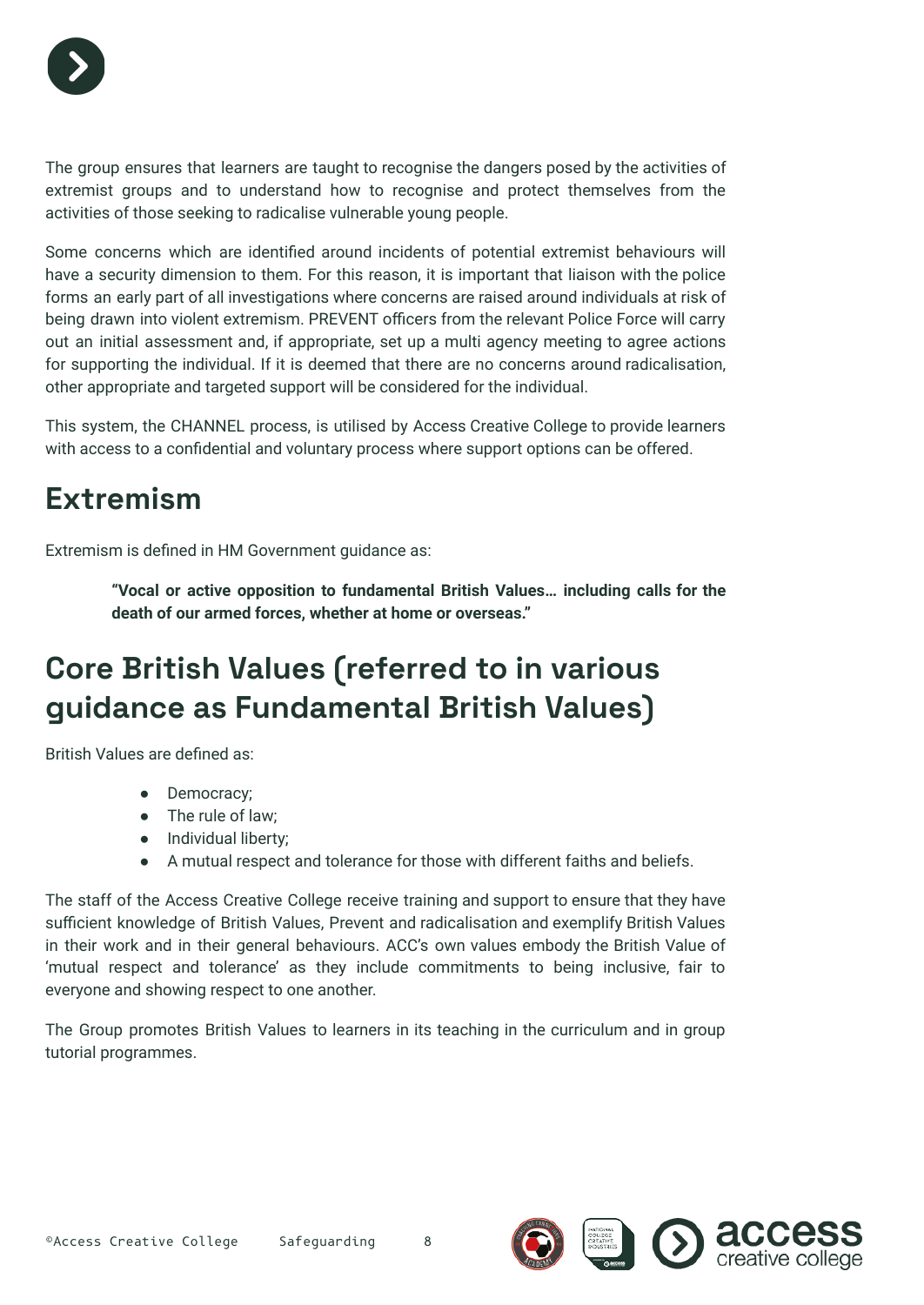

### **Abuse and Neglect (defined by the Department of Health)**

Abuse and neglect is "...a violation of an individual's human and civil rights by any other person or persons."

The early identification of abuse and neglect is vital and all staff should be aware that safeguarding issues are rarely 'stand alone' events that can be covered by one definition or label. If staff are unsure they should always speak to a designated safeguarding lead.

All staff should be aware that safeguarding incidents and/or behaviours can occur between learners outside the learning environment and can be associated with external factors. These include factors outside the familial setting and learners can be vulnerable to multiple harms including (but not limited to) sexual exploitation, criminal exploitation and serious youth violence.

The protection of learners from online abuse is vital and there is an increased focus within Access Creative College to equip students with the skills to be confident in Online Safety and to know how to report issues.

### **Female Genital Mutilation (FGM)**

All staff should speak to a DSL with regard to any concerns about female genital mutilation. There is however a specific legal duty on teachers regarding such cases. If a teacher, in the course of their work in the profession, discovers that an act of FGM appears to have been carried out on a girl under the age of 18, the teacher must report this to the police.

### **Types and indicators of abuse and neglect**

Abuse is a form of maltreatment of a child, young person or adult and may constitute a single act or a series of repeated actions or by failing to prevent harm. Abuse may be in a family, institutional or community setting by those known to them or by others, including adults, young people or children.

Abuse may take various forms and specific types of abuse are explored in more detail in the section which follows. The list is not exhaustive but indicative of the range of abuse that can be experienced and which is within the scope of safeguarding and Prevent:

- Physical abuse: Physical injury/violence, including bullying;
- Emotional abuse: the persistent emotional maltreatment of a child or young
- person including bullying via cyberbullying and harassment as well as exploitation and corruption;



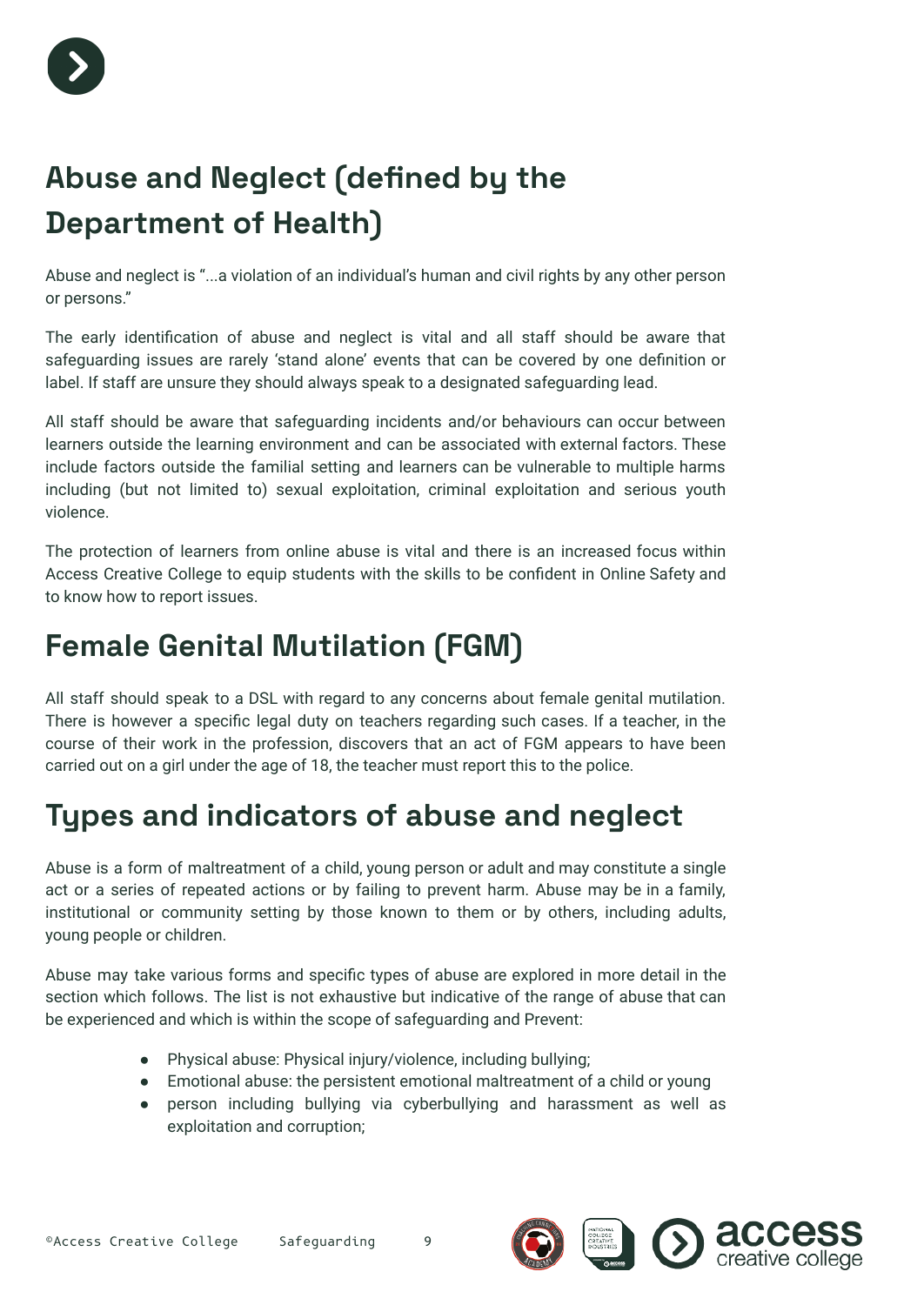

- Sexual abuse: where an individual is forced to enter into a sexual act without their consent, or where they are unable to consent. Sexual abuse can take place online and technology can be used to facilitate offline abuse;
- Sexual violence and sexual harassment in college or in the community;
- Peer on peer abuse or violence defined by Ofsted as:
	- Peer-on-peer abuse includes, but is not limited to:
		- Physical and sexual abuse
		- Sexual harassment and violence
		- Emotional harm
		- Online and offline bullying
		- Teenage relationship abuse
		- It can even include grooming children for sexual and criminal exploitation.
- Child Sexual Exploitation (CSE) and Child Criminal Exploitation (CCE) are forms of abuse and both occur where there is an imbalance in power to coerce, manipulate or deceive a child into sexual or criminal activity;
- Risk of serious crime or serious violent crime (including 'county lines' activity)
- Hazing (challenges or humiliation resulting in psychological or physical abuse)
- Radicalisation and/or extremism behaviour;
- Financial abuse, where an individual is forced to part with money against their will, or money is systematically taken from them without their consent;
- Modern slavery;
- Neglect: the persistent failure to meet basic physical and/or psychological needs, likely to result in the serious impairment of development. This includes the failure to act when action is needed;
- Upskirting: The Voyeurism (Offences) Act, which is commonly known as the Up skirting Act, came into force on 12 April 2019. 'Upskirting' is where someone takes a picture under a person's clothing (not necessarily a skirt) without their permission and/or knowledge, with the intention of viewing their genitals or buttocks (with or without underwear) to obtain sexual gratification, or cause the victim humiliation, distress or alarm. It is a criminal offence. Anyone of any gender, can be a victim;
- Online Abuse: this can be linked to emotional abuse, bullying or sexual abuse outlined above;
- Substance misuse:
- Racist, disability, homophobic or transphobic abuse;
- Honour based violence (including forced marriage);
- Issues that may be specific to a local area or population, for example gang activity and youth violence.

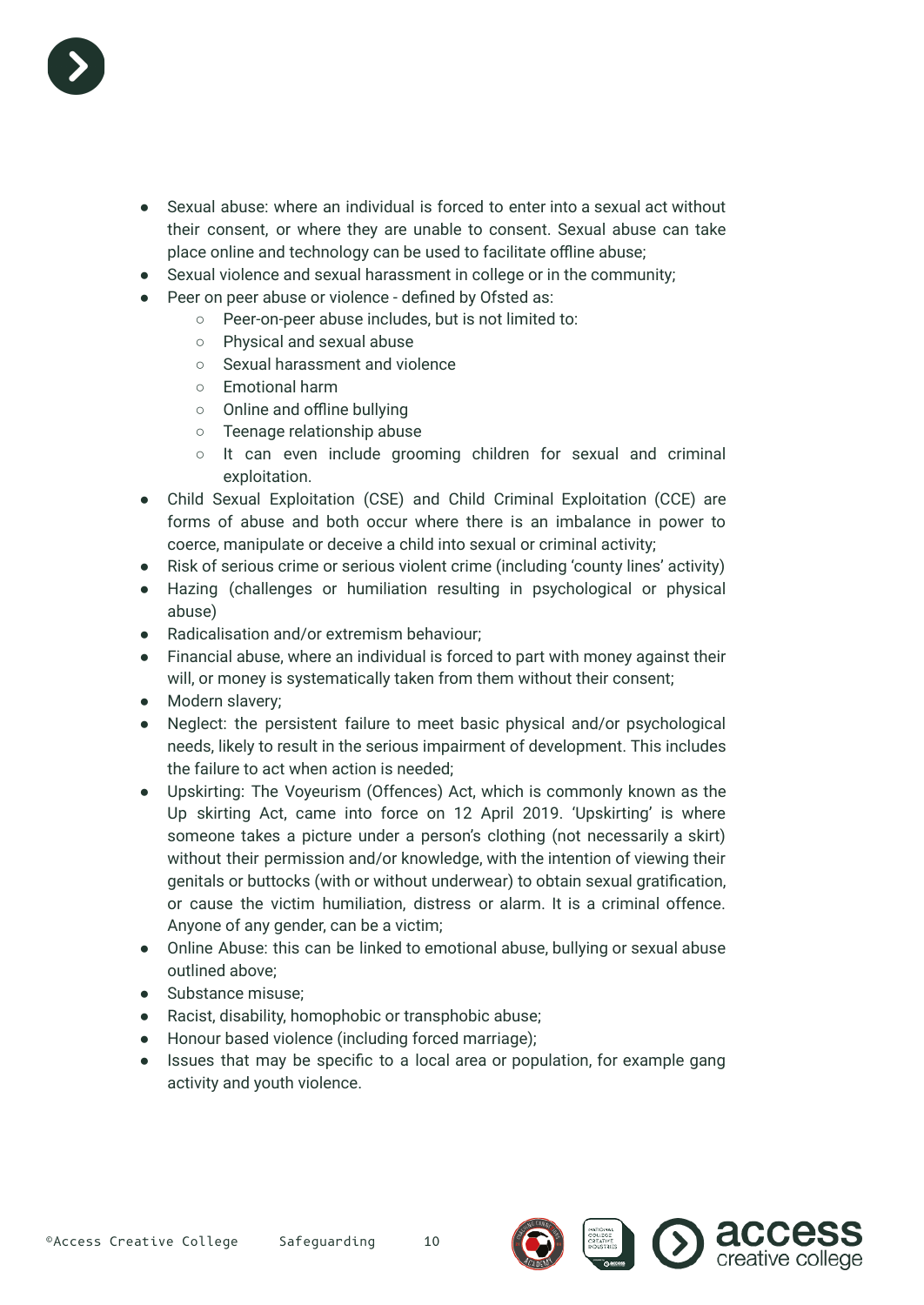

Any other issues not listed here but that pose a risk to children, young people and vulnerable adults.

Abuse can be carried out by anyone, it may be related to an imbalance of power, be linked to personal or family relationships, cultural or religious background or peer to peer and activities. Online activities are a major tool used to target young people. Abuse can also be attributed to the attempts by extremist groups to radicalise young people and groom them to and the Government's Prevent Strategy seeks to highlight this growing risk.

### **Online Safety**

Access Creative College is committed to developing a whole organisation approach to online safety which effectively empowers the group to protect learners and staff in their use of technology. Access Creative College reviews annually its approach to online safety in line with UKCIS' publication 'Online safety in schools and colleges'.

Central to this approach and the response to the growing dangers faced by young people is the development of an Online Safety Policy which takes account of the range of issues identified in KCSIE.

The breadth of issues classified within online safety is considerable, but can be categorised into four areas of risk:

- **Content:** being exposed to illegal, inappropriate or harmful content, for example: pornography, fake news, racism, misogyny, self-harm, suicide, anti-Semitism, radicalisation and extremism.
- **Contact:** being subjected to harmful online interaction with other users; for example: peer to peer pressure, commercial advertising and adults posing as children or young adults with the intention to groom or exploit them for sexual, criminal, financial or other purposes'.
- **Conduct:** personal online behaviour that increases the likelihood of, or causes, harm; for example, making, sending and receiving explicit images (e.g consensual and non-consensual sharing of nudes and semi-nudes and/or pornography, sharing other explicit images and online bullying; and
- **Commerce:** risks such as online gambling, inappropriate advertising, phishing and or financial scams. If you feel your pupils, students or staff are at risk, please report it to the Anti-Phishing Working Group ([https://apwg.org/\)](https://apwg.org/).

Access Creative College's Online Safety Policy considers the '4Cs' above while reflecting the fact that many young people have unlimited and unrestricted access to the internet via mobile phone networks (i.e. 3G, 4G and 5G). KCSIE assesses the impact: 'This access means learners while at college can potentiallly sexually harass their peers via their mobile and smart technology, share indecent images: consensually and non-consensually (often via large chat groups), and view and share pornography and other harmful content.'



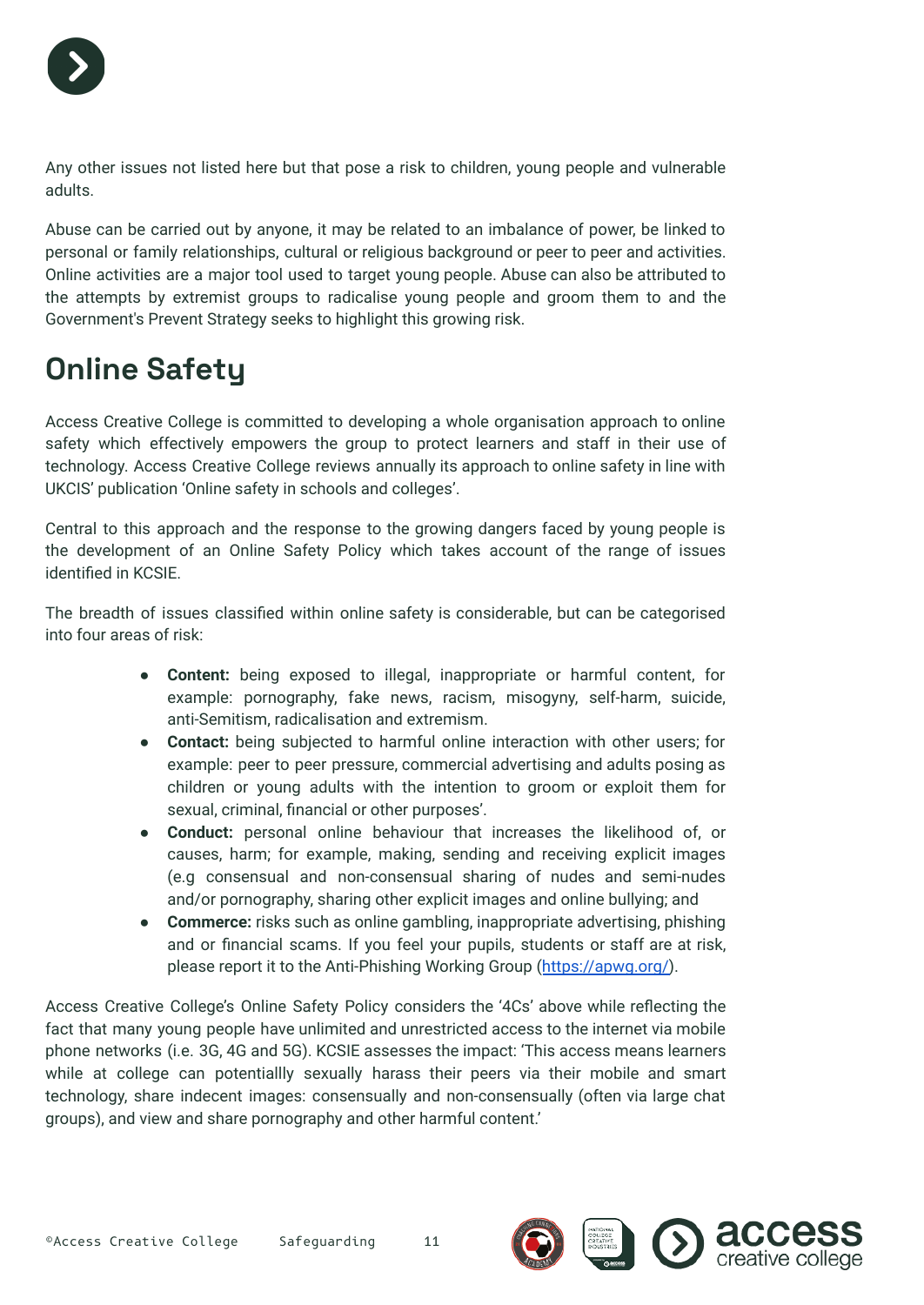

Access Creative College seeks to manage this potential risk of harmful behaviour through a series of measures aimed to emphasise a zero tolerance approach. These include an increased focus in learner behaviour and code of conduct policies and agreements, education across all areas of the curriculum as well as tutorials and the increased use of posters to reinforce key messages.

#### **Sexual abuse and sexual harassment**

Access Creative College has a zero tolerance policy on sexual harassment in whatever form including online and social media, such as 'sexting' and the sharing of unsolicited images.

Access Creative College is committed to supporting learners who experience any form of sexual abuse including online abuse. All staff are sensitive to the needs of victims and respect their right to be taken seriously. In line with KCSIE (Sept 2021) victims are to be 'kept safe and never made to feel like they are creating a problem for reporting abuse, sexual violence or sexual harassment'.

The Department of Education updated their advice in 2021 for schools and colleges **[DfE](https://www.gov.uk/government/publications/sexual-violence-and-sexual-harassment-between-children-in-schools-and-colleges) [advice.](https://www.gov.uk/government/publications/sexual-violence-and-sexual-harassment-between-children-in-schools-and-colleges)**

As part of our safeguarding duties, the Group ensures that learners are made aware that some forms of online activity such as consensual sharing of images and videos are not 'abusive' but are in fact illegal.

The advice of the UK Council for Internet Safety (UKCIS 2020) is followed by DSLs in supporting learners from the risks of online abuse and in managing incidents. The ACC Group recognises that teaching young people about safeguarding issues can prevent harm by providing them with the skills, attributes and knowledge they need to identify risks, including those encountered online and to access help when they need it.

Access Creative College actively works to minimise the risk of peer on peer abuse by ensuring that all learners are aware that there is a zero-tolerance approach to abuse. In no circumstances is it ever acceptable for abuse to be passed off as 'just banter' or 'just having a laugh'. Access Creative College is committed to countering any culture of unacceptable behaviours and an unsafe environment to learners.

Access Creative College follows specific government guidance on responding to incidents and safeguarding of children and young people. See guidance **[here.](https://www.gov.uk/government/publications/sharing-nudes-and-semi-nudes-advice-for-education-settings-working-with-children-and-young-people)**

Risks of peer on peer abuse are minimised by ensuring that all members of staff are alert to any signs of it and are confident in challenging unacceptable behaviour immediately and following the college's processes. In line with KCSIE, both victim and perpetrator and any others involved are well supported.

The processes for reporting any incidents or disclosures are documented in 'ACC Safeguarding and Prevent procedures and processes guidance handbook'.

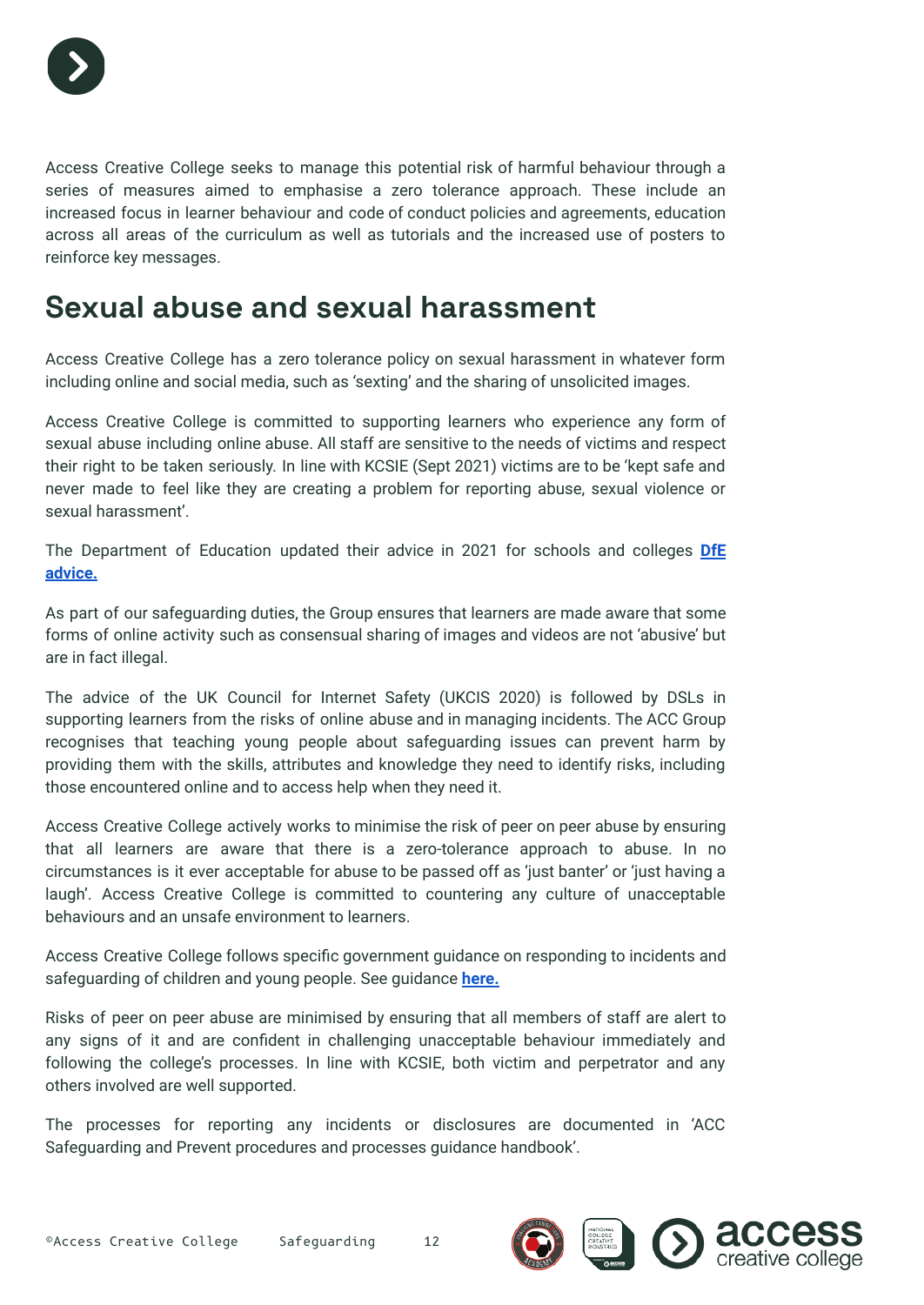### **Mental Health**

All staff should be aware that mental health problems can be an indicator that a young person has suffered or is at risk of suffering abuse, neglect or exploitation.

We recognise that only appropriately trained professionals should attempt to make a diagnosis of a mental health problem. Staff are however well placed to observe learners' behaviour and identify those who may be experiencing a mental health problem or be at risk of developing one.

If staff have a mental health concern about a young person that is also a safeguarding concern, immediate action should be taken using the Group's reporting procedures which include routes to escalate and clear referral systems.

#### **Childhood and domestic abuse and neglect**

Where children and young adults have suffered abuse and neglect, or other potentially traumatic adverse experiences, this can have a lasting impact throughout childhood, adolescence and into adulthood. It is key that staff are aware of how these children's experiences can impact on their mental health, behaviour and education.

It should be noted that children and young people can also be adversely affected by witnessing domestic abuse in the context of their home life where domestic abuse occurs between family members. Exposure to domestic abuse and/or violence can have a serious, long lasting emotional and psychological impact on children. In some cases, a child may blame themselves for the abuse or may have had to leave the family home as a result.

#### **Modern Slavery and Human Trafficking**

Modern Slavery and Human Trafficking are defined in the Modern Slavery Act 2015 as: Modern Slavery is a term used to encapsulate both offences in the Modern Slavery Act: slavery, servitude and forced or compulsory labour; and human trafficking. The offences are set out in section 1 and section 2 of the Act, which can be found at:

**[gov.uk - Section 1](https://www.legislation.gov.uk/ukpga/2015/30/section/1/enacted)**

**[gov.uk - Section 2](https://www.legislation.gov.uk/ukpga/2015/30/section/2/enacted)**



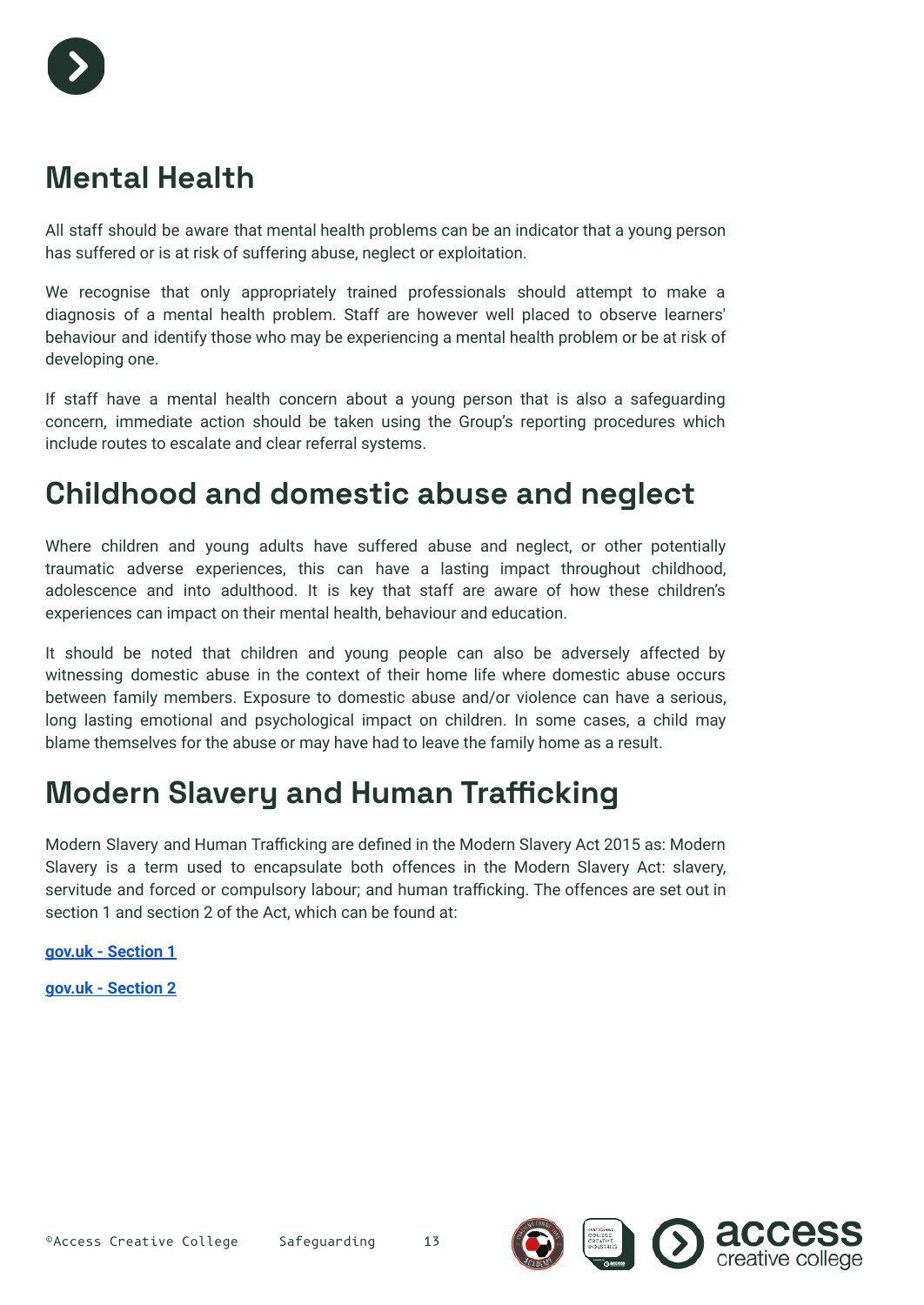

### **Slavery and Servitude Slavery**

Slavery and Servitude Slavery, in accordance with the 1926 Slavery Convention, is the status or condition of a person over whom all or any of the powers attaching to the right of ownership are exercised. Since legal 'ownership' of a person is not possible, the key element of slavery is the behaviour on the part of the offender as if he/ she did own the person, which deprives the victim of their freedom. Servitude is the obligation to provide services that is imposed by the use of coercion and includes the obligation for a 'serf' to live on another person's property and the impossibility of changing his or her condition.

### **Forced or Compulsory Labour**

Forced or compulsory labour is defined in international law by the ILO's Forced Labour Convention 29 and Protocol. It involves coercion, either direct threats of violence or more subtle forms of compulsion. The key elements are that work or service is exacted from any person under the menace of any penalty and for which the person has not offered him/herself voluntarily.

### **Human Trafficking**

An offence of human trafficking requires that a person arranges or facilitates the travel of another person with a view to that person being exploited. The offence can be committed even where the victim consents to the travel. This reflects the fact that a victim may be deceived by the promise of a better life or job or may be a child who is influenced to travel by an adult. In addition, the exploitation of the potential victim does not need to have taken place for the offence to be committed. It means that the arranging or facilitating of the movement of the individual was with a view to exploiting them for sexual exploitation or non-sexual exploitation. The meaning of exploitation is set out here: **[legislation.gov.uk/ukpga/2015/30/section/3/](http://legislation.gov.uk/ukpga/2015/30/section/3/%20enacted) [enacted](http://legislation.gov.uk/ukpga/2015/30/section/3/%20enacted).**

Recent figures from the UK National Crime Agency (NCA), show that the most prominent exploitation type recorded for potential victims first exploited as a child (where this is known), was labour trafficking.

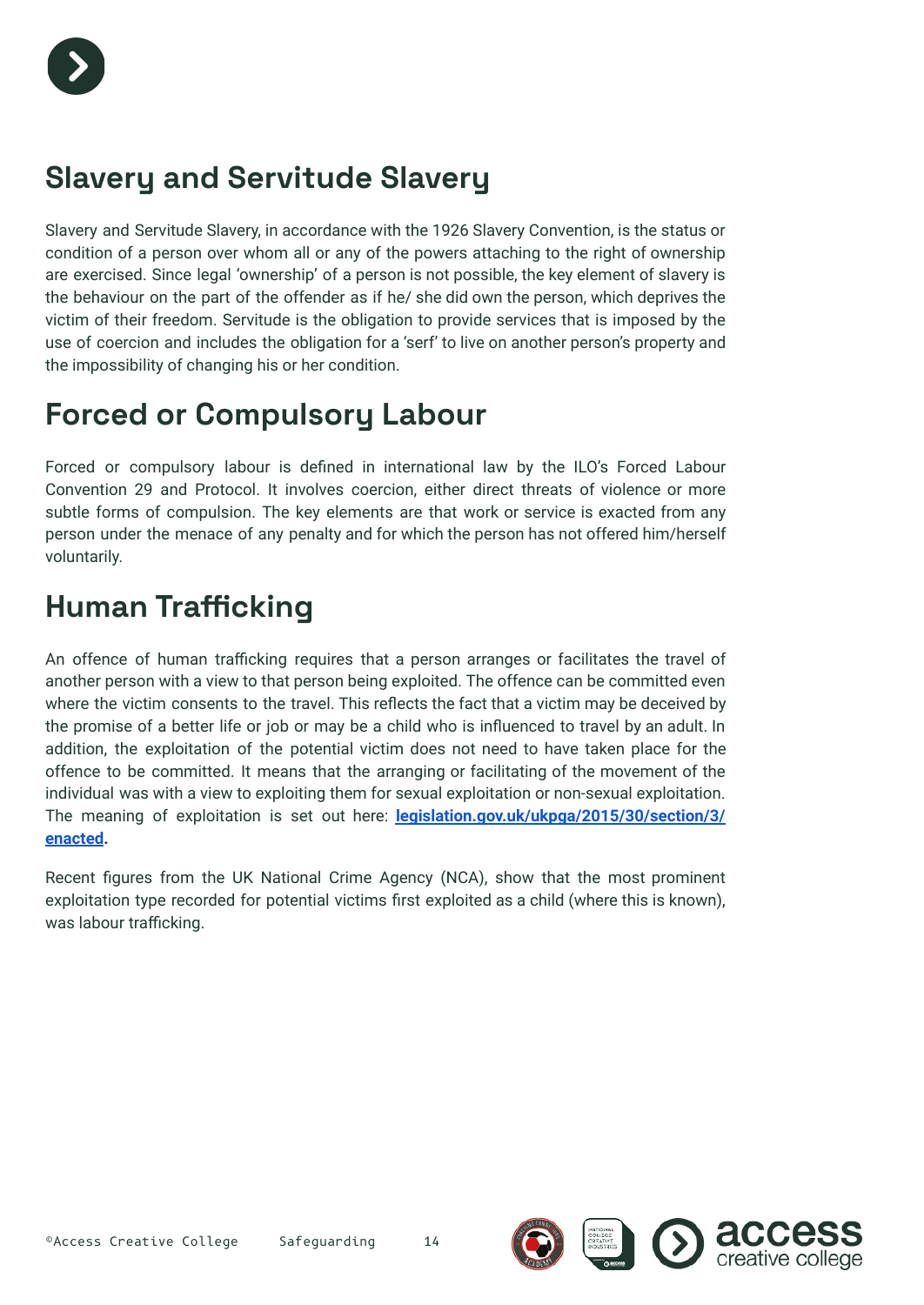

# **Section 4:**

### **Allegations against staff, including supply staff volunteers and contractors**

Any allegation of abuse made against a member of staff will be dealt with under guidelines contained in Part 4 of the document 'Keeping Children Safe in Education' (July 2021).

Any allegations should be reported to the Head of People Systems who will link with the Safeguarding and Prevent Coordinator. An initial assessment of the allegation will be made in consultation with the relevant Local Authority Designated Officer (LADO).

Where the Head of People Systems or the Safeguarding and Prevent Coordinator is the subject of the allegation, the report should be made to the CEO who will then nominate a suitably trained senior manager to act in that capacity.

Where the CEO is the subject of the allegation the report should be made to a National Designated Safeguarding Lead in accordance with the procedure above who will liaise with the Board or other person nominated by the board to deal with the matters identified.

The college whistleblowing policy will also be accessible to all staff so that they can raise concerns about poor or unsafe practice, attitudes or actions of colleagues should the need arise.

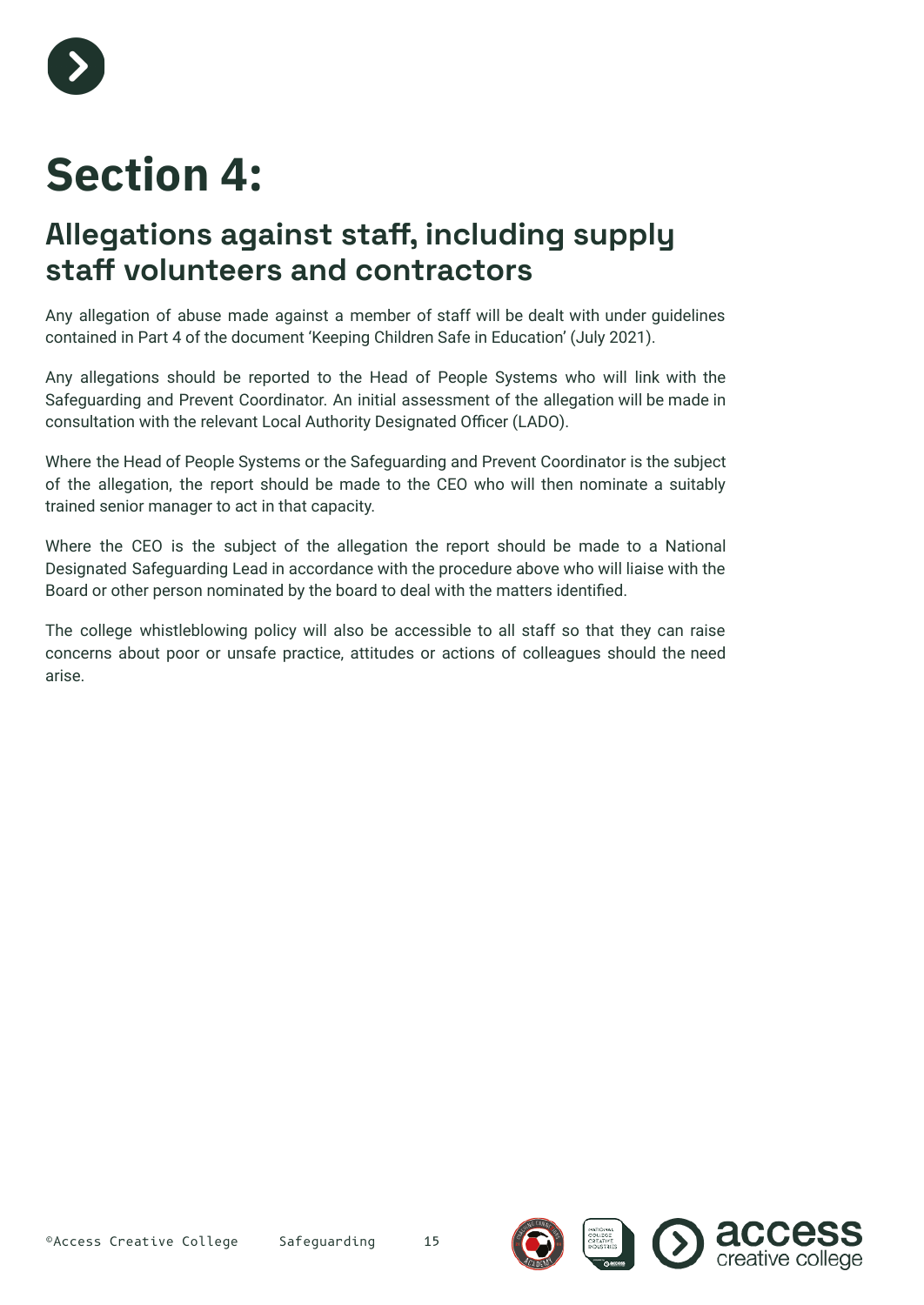

# **Annex A:**

### **Operating and staff guidance general advice**

Staff and adults in education are well placed to notice possible signs of abuse, extremism or radicalisation in young people and vulnerable adults because of their regular contact.

Signs of abuse, extremism or radicalisation may be obvious and sudden, for example an injury or the actions of the individual; or part of a picture over a longer period, perhaps including:

- Behaviour that is unusual for the individual, or for their age;
- Work falling behind or lack of interest;
- Isolation or introversion;
- An unexplained change in attendance levels.

Promotion or expression of extreme views or information or a heightened interest in information, electronic or physical, including websites, chat rooms or the repetition of the extreme views of other individuals.

It may be that they disclose that approaches have been made to them or others that they are aware of or that pressure has been applied to accept views or doctrines which promote extremist behaviours or have been asked to participate in such behaviour.

In all these cases, there are things you should do:

- Treat the matter seriously and reassure the individual if necessary;
- React to what the individual tells you with belief;
- Listen to what is said carefully but avoid asking probing questions; simply ask any questions needed to clarify what is being said;
- Make it clear that you will probably have to inform others;
- Tell only those who need to know;
- Seek advice if in doubt:
- Keep a careful watch on the individual;
- Record what you have noticed using the appropriate safeguarding reporting system, reporting what has happened and what you have done;
- If there is an urgent or serious risk or cause for concern, in addition to using the appropriate reporting system, ensure that you speak with the Designated
- Safeguarding Lead or a manager so an immediate intervention can be made where appropriate;
- If an individual has made a disclosure to you, inform them of the action you will take.



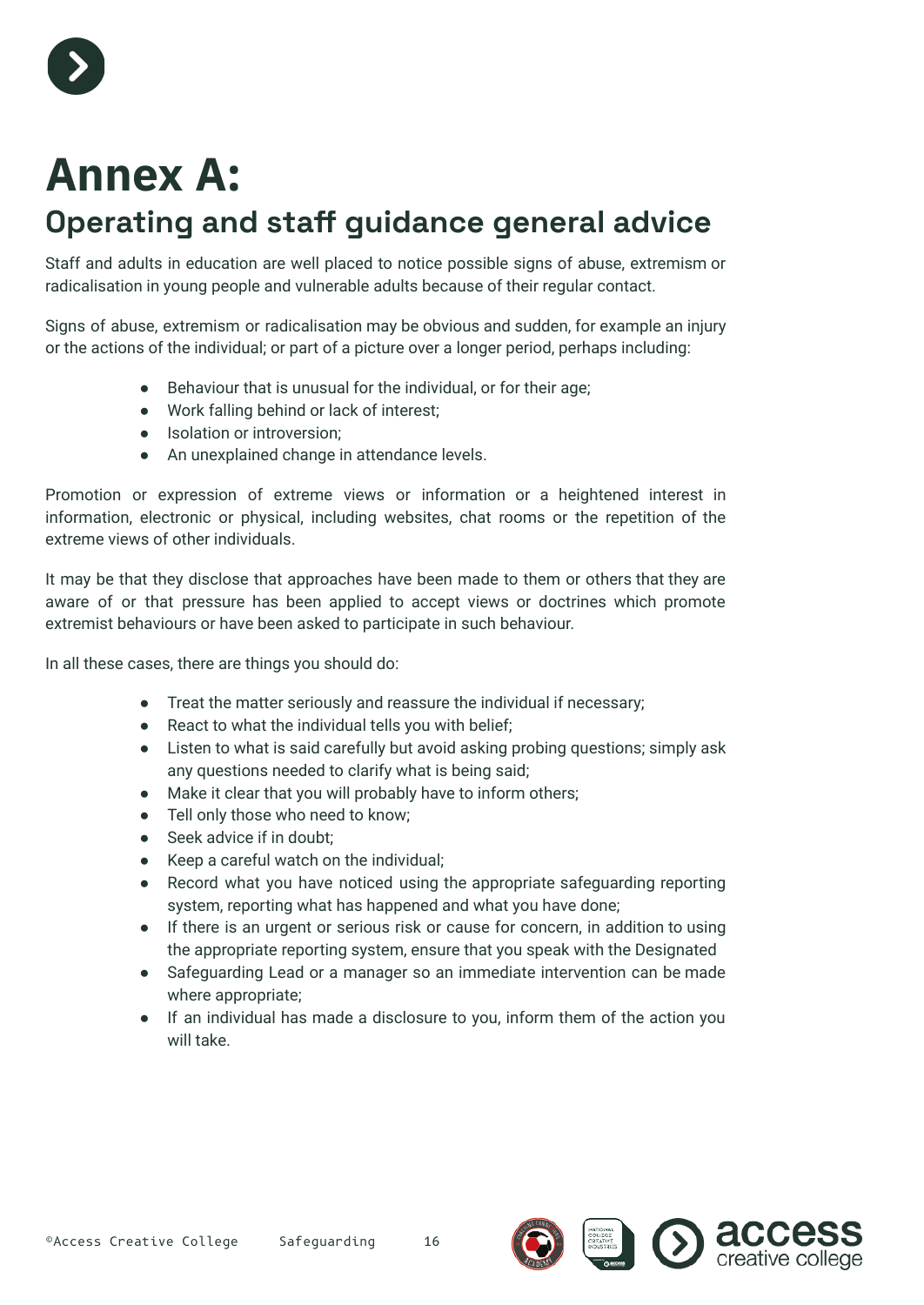

There are things you should not do:

- If an individual has made a disclosure to you, inform them of the action you will take.
- Do not promise to keep the matter secret/confidential, even if the individual asks you to.
- Do not interrogate individuals or ask leading questions.
- Do not contact either Social Services or the Police yourself, contact a Designated Safeguarding Lead in the first instance and use the appropriate reporting system Designated Safeguarding Lead (DSL).
- Do not speak with anyone about whom allegations are made.

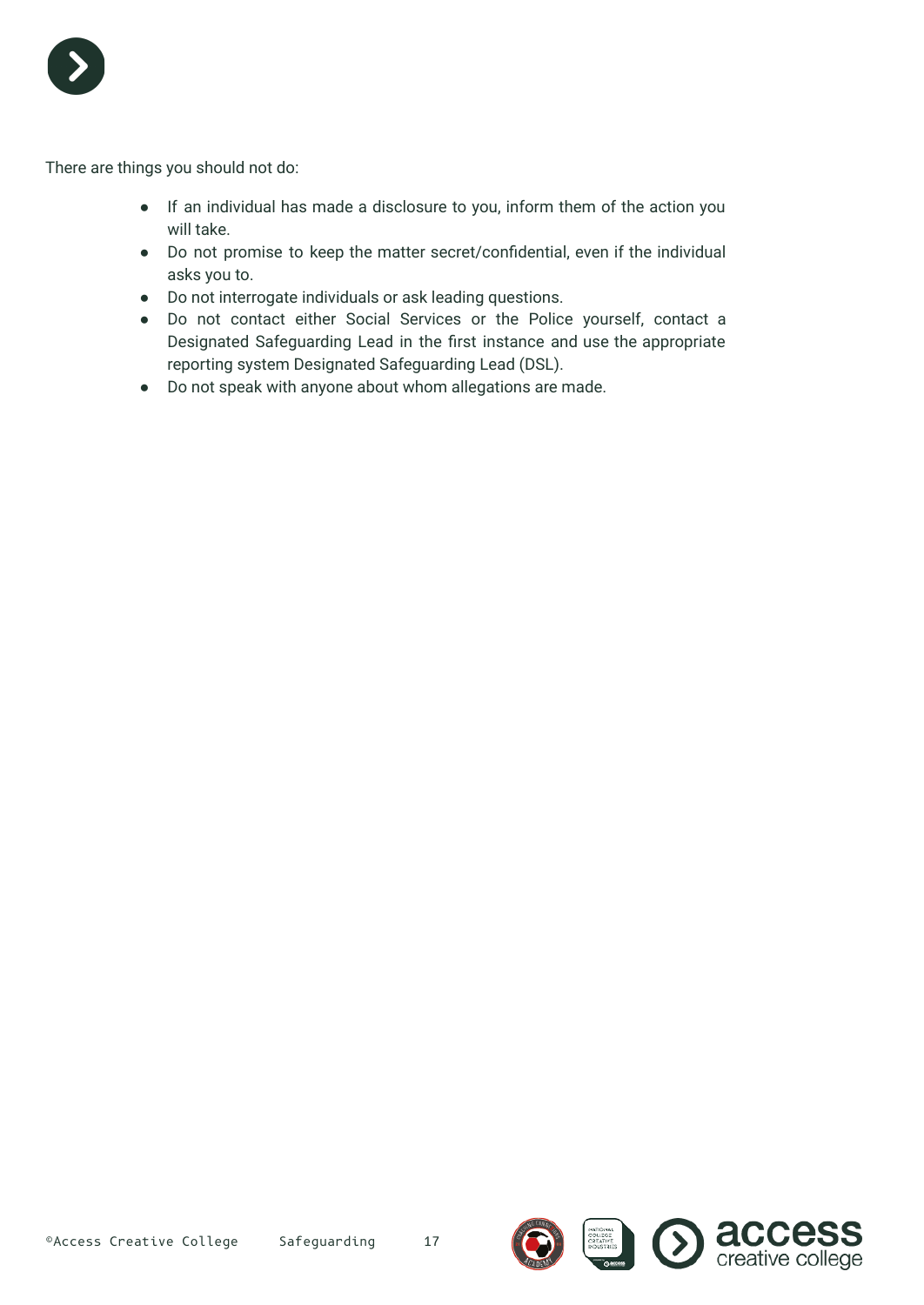

# **Annex B: Reporting and analysis of data**

Reports are generated monthly and for the Safeguarding and Prevent Committee Group which meets half termly. The Committee is chaired by the Chief Operating Officer and in addition to meetings scheduled in advance throughout the year, extraordinary meetings are called in response to radical changes with the potential to impact on safeguarding cases. These include the transition to alternative delivery models since the onset of Covid-19 and the group's strategy to maintain support for learners during this period.

Access Creative College uses an industry standard system, MyConcern, for the reporting and management of safeguarding and Prevent cases. This system enables reports to be generated which show levels and categories of concerns recorded by each partner of The Group. Trends and associated issues are identified so that actions can be taken and interventions made. Chronological management of cases is monitored to ensure that all aspects of necessary follow up actions are taken place in respect of cases raised.

Regular reports with regard to Safeguarding and Prevent Protection matters, which includes headline data, a summary of case types and actions taken together with recommendations for amendments to policies and procedures are presented at the Safeguarding and Prevent Committee and also to the ELT where appropriate, who will then make appropriate representation and recommendations to the Board.

The Board will receive and review recommendations submitted and determine/approve any amendments to policies and procedures. The Board will also note the outcomes of any serious case reviews or reports from external bodies in determining appropriate arrangements to be implemented.

This aim is to ensure that areas of good practice or changes to policies, procedures and processes are identified and remedial action taken. This includes any liaison with relevant external bodies and agencies that is undertaken. At centre and partner level this data is reviewed in assessing the performance of learners identified as at risk.

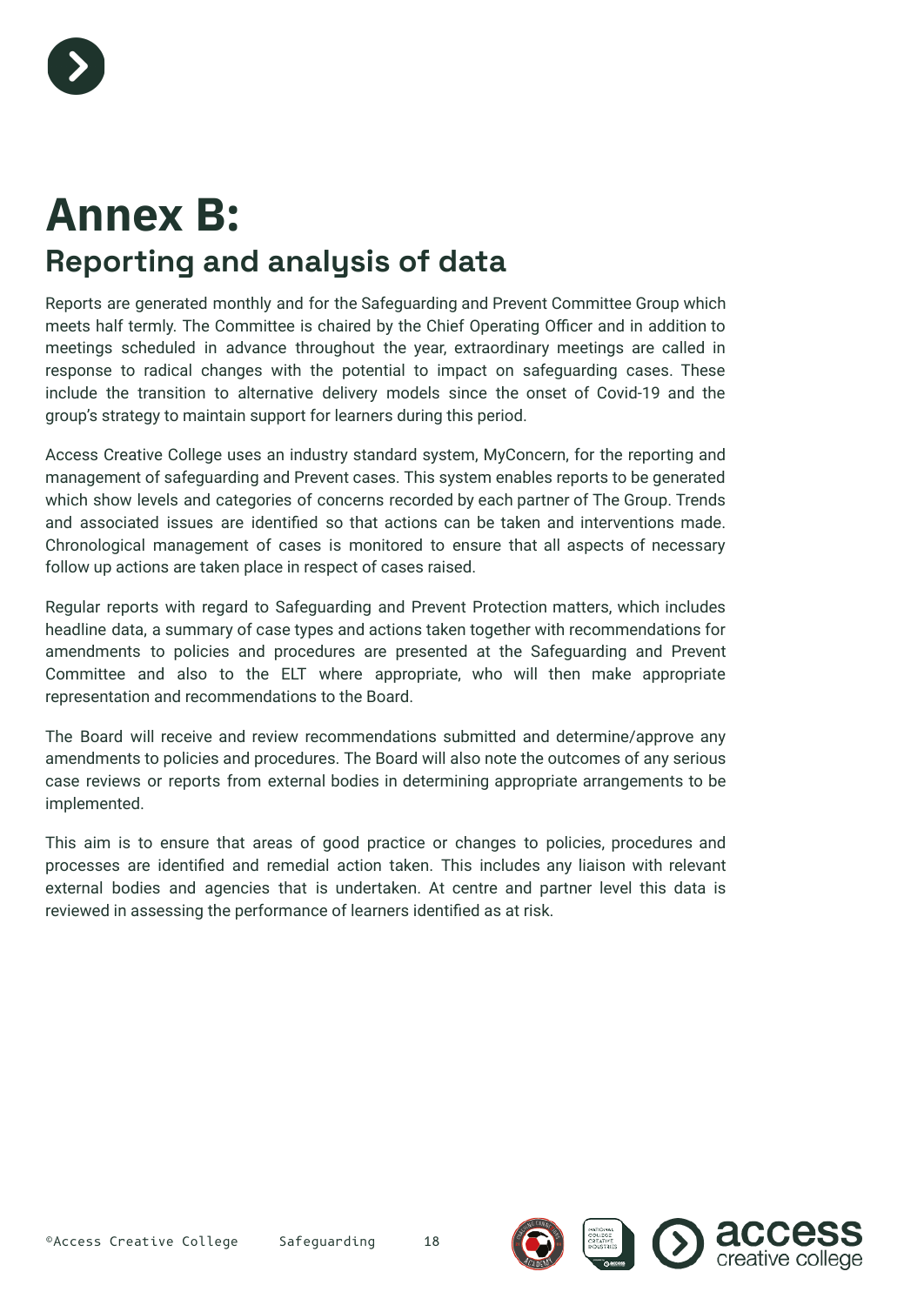

# **Annex C: Staff recruitment and training**

#### **Staff recruitment**

- Access Creative College will employ staff recruitment and selection procedures (and other personnel management processes) that help to deter, reject, or identify individuals who might pose a risk of abuse against young people or vulnerable adults, or are otherwise unsuited to work with them. This includes those individuals identified as having a 'transferable risk'; a behaviour that may impact on their suitability to work with learners.
- Access Creative College will ensure that all staff coming into contact with young people and vulnerable adults have an Enhanced Disclosures and Barring Service (DBS) disclosure (formerly CRB disclosure) on first employment and every three years subsequently.
- Access Creative College will ensure that these measures apply to any supply staff employed within the colleges.
- Access Creative College will also ensure that other appropriate pre employment checks are in place including validation of identity, rights to work in the UK and employment history including the appropriate sourcing and receipt of references. Information regarding staff will be maintained on a regular basis and available via a Single Central Record from the Staff HR system.
- Access Creative College will employ student recruitment and selection procedures that identify individuals who might pose a risk against young people or vulnerable adults.
- Decisions to train such individuals will be taken on a case by case basis.
- There will be an ongoing programme of training for relevant staff in protection issues and online training providing an introduction to safeguarding in the workplace will form part of the staff induction programme.
- Training will also be provided to relevant staff in respect of the PREVENT duty and the promotion of Core British Values through the curriculum and centre
- activities. Other training including Equality and Diversity, cultural awareness and risk assessment will also be provided with refresher training carried out on a regular basis.

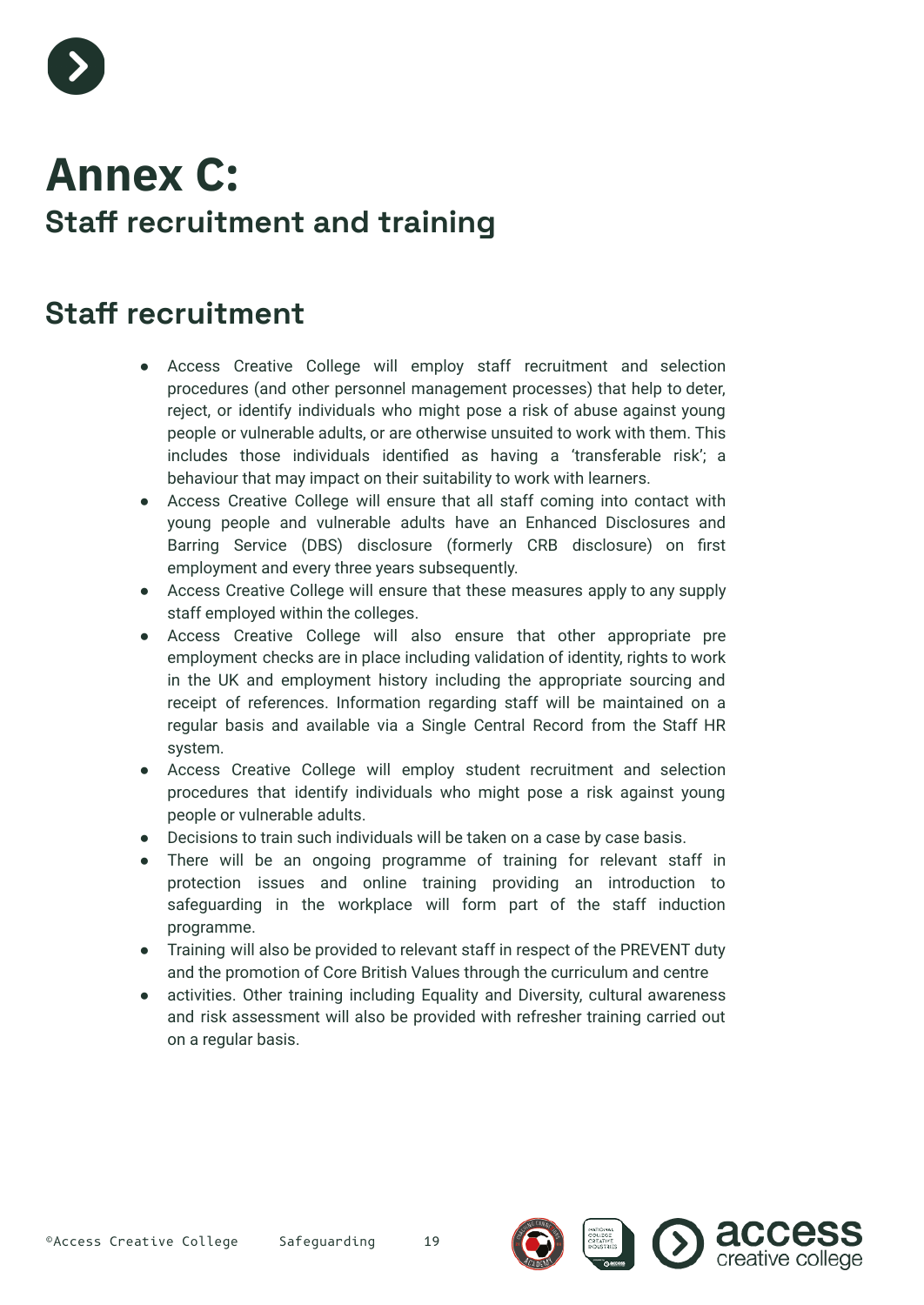

- Access Creative College will also ensure that a process is in place for measuring and evaluating the effectiveness and impact of training over time.
- Where Access Creative College provides education and/or training for students under 16 years of age, the relevant local centre Designated Safeguarding Lead will liaise with the school and ensure that appropriate arrangements and protocols to safeguard children are agreed, put in place and monitored.
- Where vulnerable students undertake work placements with Access Creative
- College, a designated person, under the direction of the Centre Manager will liaise with relevant representatives of the learners host learning organisation or agencies to ensure that appropriate safeguards are put into place.
- Where learners from Access Creative College undertake work placements with external organisations, a designated person will liaise with relevant representatives of the host organisation or agencies to ensure that appropriate safeguards are put into place.
- Where vulnerable students or those under the age of 16 engage with Access
- Creative College through participation in, attendance or performance at an external event, there will be a DSL in attendance.
- Access Creative College is committed to providing safe working and learning environments and will take appropriate action/measures to ensure the security of all premises and to control access. These measures will aim to minimise the risk of access from dangerous intruders or persons deemed unsuitable to work with or support staff and/ or learners.

### **Staff training**

All staff will undertake initial safeguarding awareness training as part of induction processes on first appointment and undertake periodic updating through a variety of methods including online or e-learning, in house training and briefings.

All staff will receive training at least annually to introduce updates of this policy and will provide written confirmation that they have read Keeping Children Safe in Education, Part 1.

All Group Designated Safeguarding Leads will be trained to at least level 3 standard and will also work closely with relevant local agencies. Refresher training will be undertaken on a regular basis with certificated training being undertaken every 2 years.

Access Creative College 'National' Designated Safeguarding Leads based in Central Services will be trained and certificated to a minimum of level 3 which will be re-certificated every 2 years. National DSLs will liaise with and support centre DSLs and appropriate external agencies and undertake regular CPD activities in respect of their role.

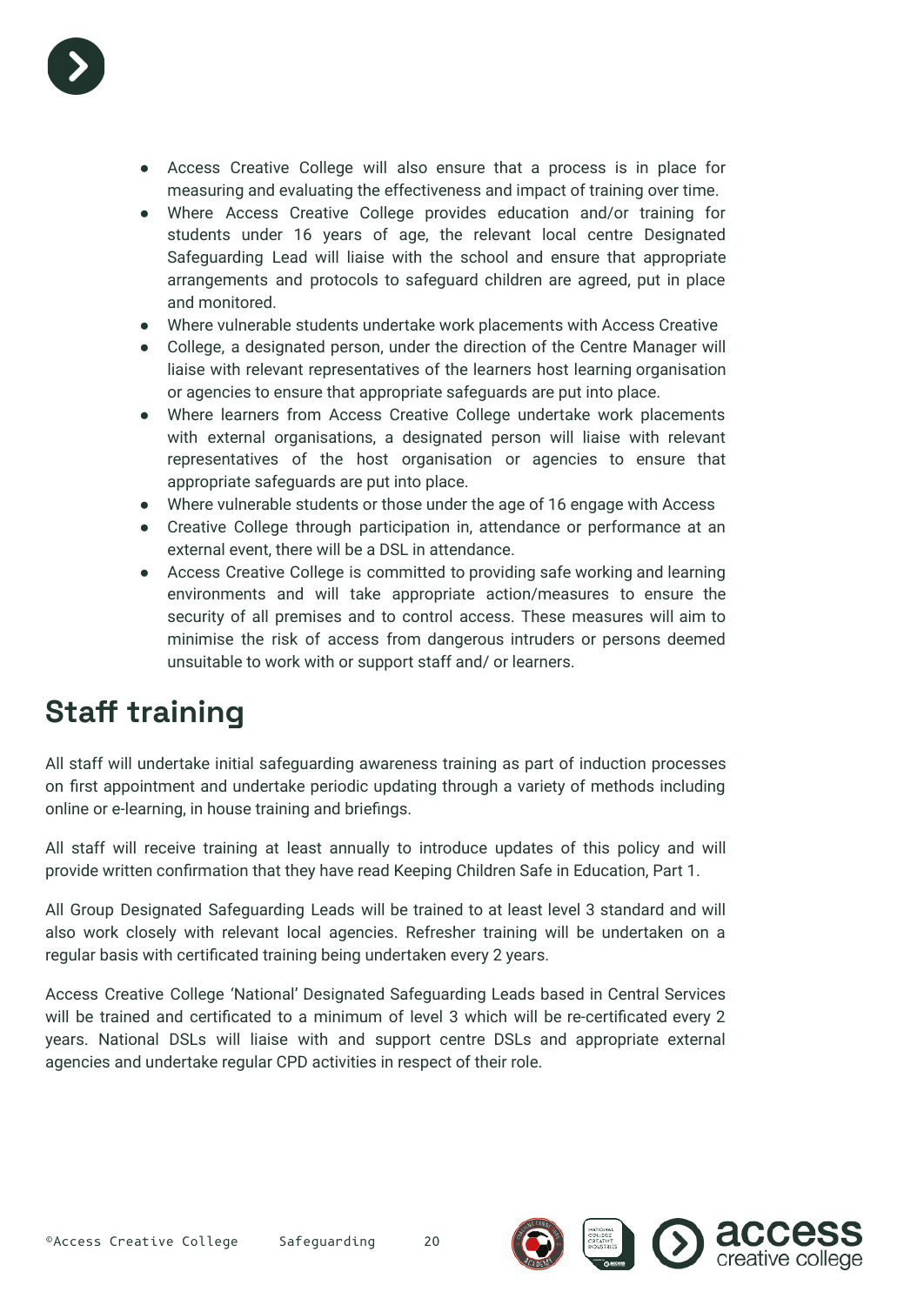

# **Annex D: Data Protection and UK GDPR**

Access Creative College recognises that the welfare of children, young people and adults is paramount. The provisions of data protection and UK GDPR do not prevent, or limit, the sharing of information for the purposes of keeping children or adults safe. Legal and secure information sharing between education organisations, Children's and Adult Social Care, the police and other local agencies, is essential for keeping children safe and ensuring they get the support they need.

Information can be shared without consent if to gain consent would place a child or person at risk. Companies within Access Creative College will not allow concerns or fears about sharing information to stand in the way of promoting the welfare and protecting the safety of children and adults engaged in its services.

As with all data sharing, Access Creative College will ensure that appropriate organisational and technical safeguards are in place.



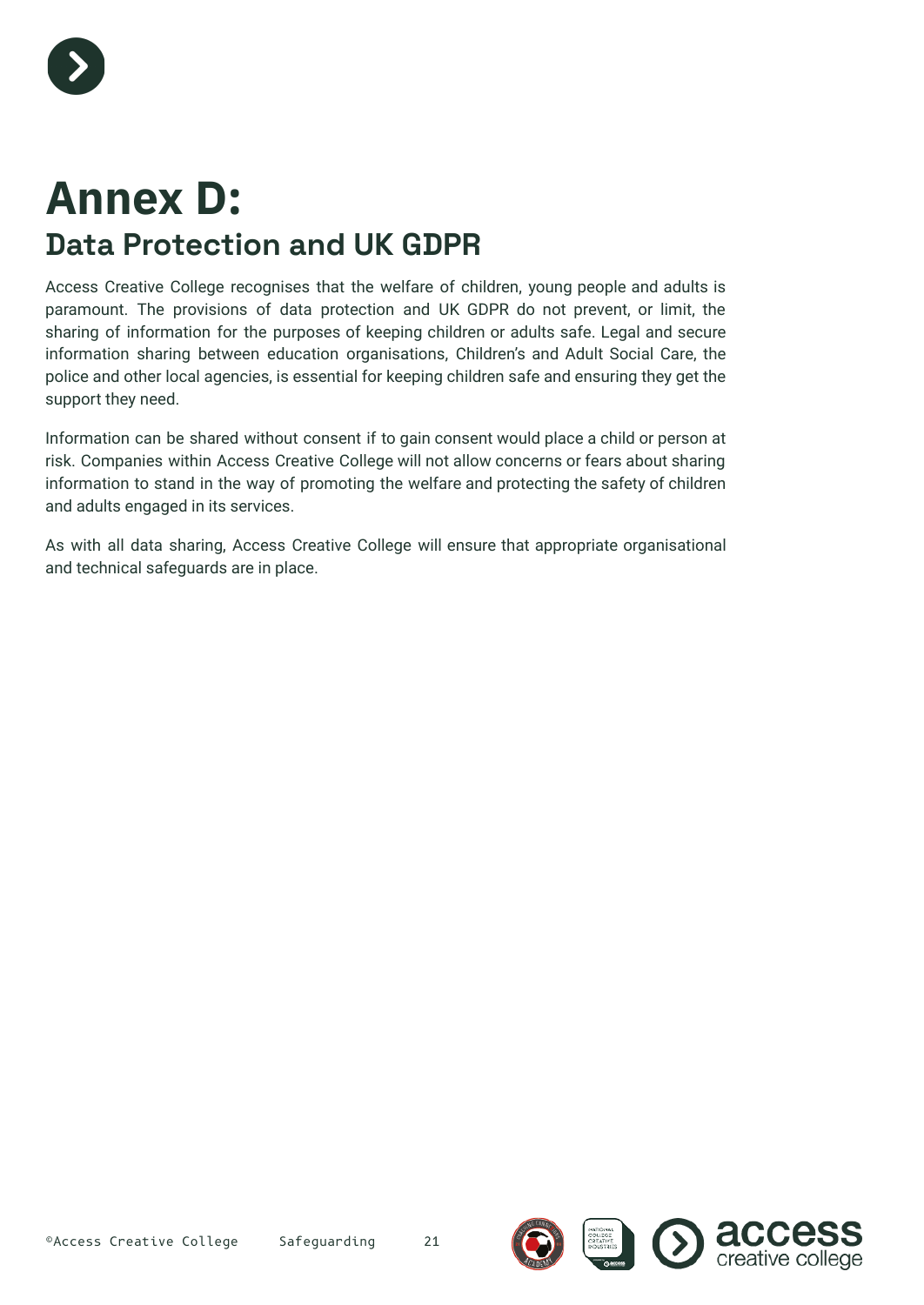

# **Annex E: Vulnerability/Risk Indicators**

The following lists are not exhaustive and all or none may be present in individual cases of concern. Nor does it mean that vulnerable young people and adults experiencing these factors are automatically at risk of exploitation for the purposes of extremism. The accepted view is that a complex relationship between the various aspects of an individual's identity determines their vulnerability to extremism. There is no such thing as a 'typical extremist' and those involved in extremism come from a range of backgrounds and experiences. The following indicators may help to identify factors that suggest a young person, adult or their family may be vulnerable or involved with extremism:

### **Vulnerability**

**Identity crisis:** Distance from cultural/religious heritage and uncomfortable with their place in the society around them.

**Personal crisis:** Family tensions; sense of isolation; adolescence; low self-esteem; disassociating from an existing friendship group and becoming involved with a new and different group of friends; searching for answers to questions about identity, faith and belonging. Personal circumstances:

**Migration;** local community tensions; events affecting country or region of origin; alienation from UK values; having a sense of grievance that is triggered by personal experience of racism or discrimination or aspects of Government policy.

**Unmet aspirations:** Perceptions of injustice; feeling of failure; rejection of civic life. Criminality: Experiences of imprisonment; poor resettlement/reintegration, previous involvement with criminal groups.

#### **Access to extremist influences**

- Reason to believe that the young person associates with those known to be involved in extremism.
- Possession or distribution of extremist literature/other media material likely to incite racial/religious hatred or acts of violence.
- Use of closed network groups via electronic media for the purpose of extremist activity.

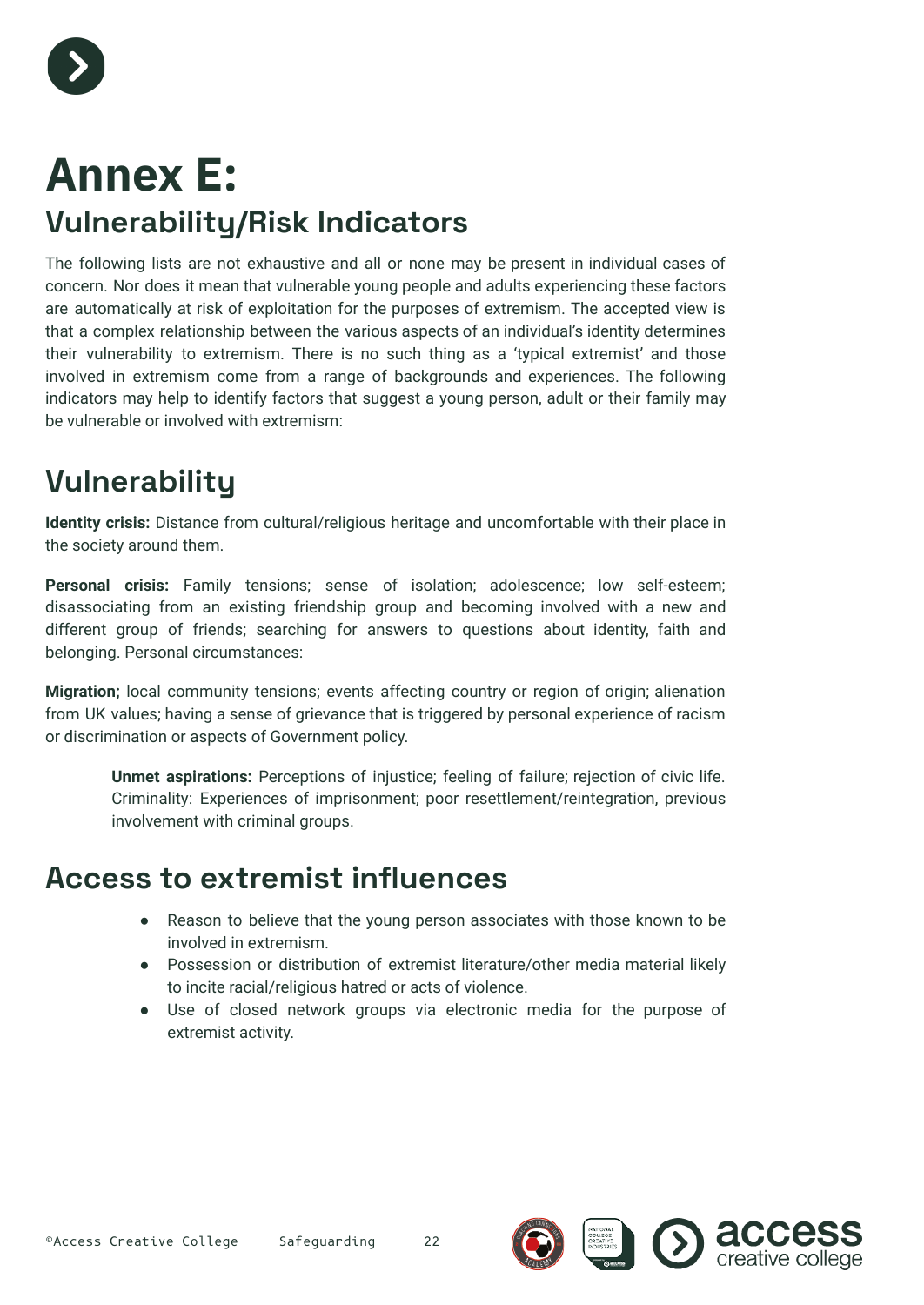

### **Experiences, behaviours and influencers**

- Experience of peer, social, family or faith group rejection;
- International events in areas of conflict and civil unrest had a personal impact on the young person resulting in a noticeable change in behaviour;
- Verbal or written support of terrorist attacks;
- First-hand experience of racial or religious hate crime;
- Extended periods of travel to international locations known to be associated with extremism;
- Evidence of fraudulent identity/use of documents to support this;
- Experience of disadvantage, discrimination or social exclusion;
- History of criminal activity;
- Pending a decision on their immigration/national status.

#### **More critical risk factors**

- Being in contact with extremist recruiters:
- Articulating support for extremist causes or leaders;
- Accessing extremist websites, especially those with a social networking element;
- Possessing extremist literature;
- Justifying the use of violence to solve societal issues;
- Joining extremist organisations;
- Significant changes to appearance/behaviour.



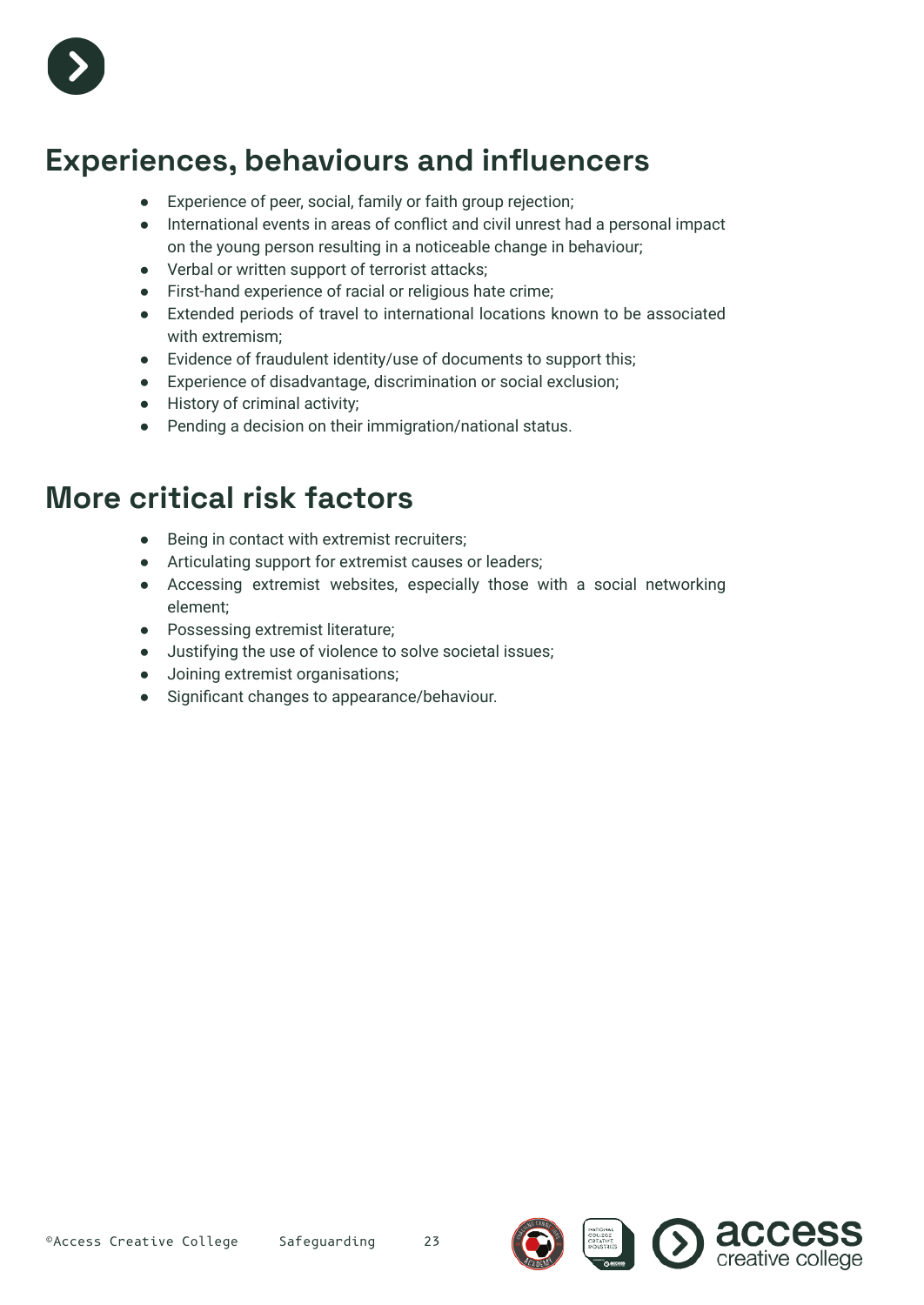

### **Safeguarding Vulnerable Groups Act 2006**

Lays the foundation for a new scheme which aims to help avoid harm, or risk of harm, to children and vulnerable adults. The scheme will aim to do this by preventing those who are deemed unsuitable to work with children and vulnerable adults from gaining access to them through their work. The bill became law in October 2008.

Source: **[gov.uk](https://www.gov.uk/government/publications/every-child-matters)**

### **Working Together to Safeguard Children 2018**

Provides statutory guidance on the roles and responsibilities of agencies working together to safeguard children/young people. Additionally, it sets out the revised framework for the multi agency partnership approach to the coordination and management of safeguarding and child protection.

Source: **[gov.uk](https://www.gov.uk/government/publications/working-together-to-safeguard-children--2)**

#### **The Protection of Children Act 1999**

Came into force in October 2000 and introduced the Protection of Children Act (PoCA) List in which the Secretary of State has a duty to record the names of individuals who are considered usuitable to work with children.

Source: **[gov.uk](https://www.legislation.gov.uk/ukpga/1999/14/contents)**

#### **The Children's Act 1989**

Sections 27 and 47 of the Children's Act 1989 place duties on a number of agencies, including local authorities (and therefore, indirectly, local education authority maintained schools) to provide assistance to social services departments acting on behalf of children in need (s27) or investigating allegations of abuse (s47). Authorisations made in 1993 and 1994 brought City Technology Colleges (CTCs), colleges of further education and Education Associations within the scope of sections 27 and 47 of the Children Act.

Source: **[gov.uk](https://www.legislation.gov.uk/ukpga/1989/41/section/27)**

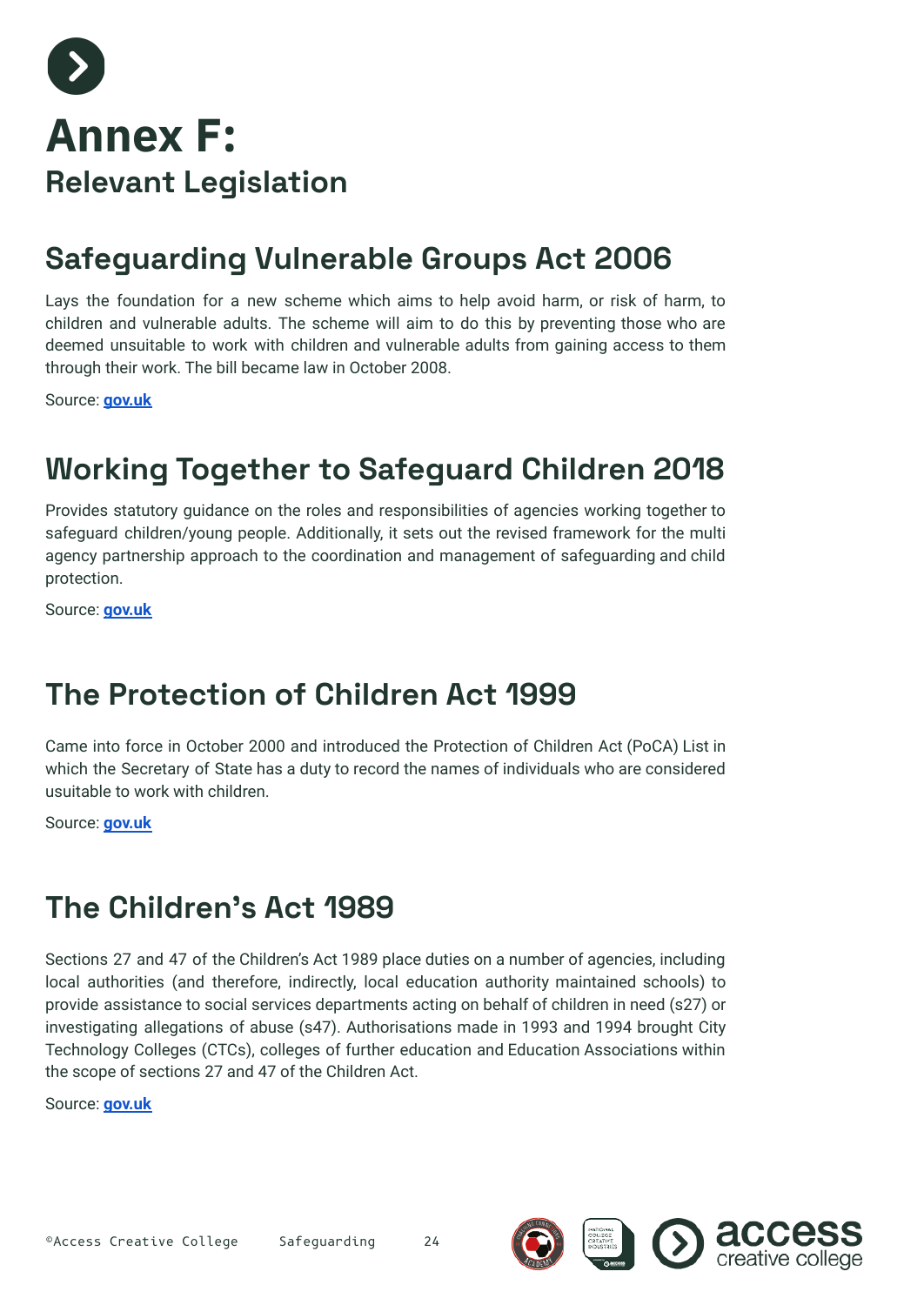

### **Care Act 2014**

In addition to the above, further information relating to child protection can be found at: **[gov.uk](https://www.legislation.gov.uk/ukpga/2014/23/contents/enacted)**

Information about the Disclosures and Barring Service and the requirements for DBS checks together with a range of supporting information can be found at: **[gov.uk](https://www.gov.uk/government/organisations/disclosure-and-barring-service)**

### **The Modern Slavery Act 2015**

Information about Modern slavery and human trafficking can be found at: **[gov.uk](https://www.gov.uk/government/collections/modern-slavery)**

### **Statutory Guidance**

Keeping Children Safe in Education 2021: Update - July 2021 - **[gov.uk](https://www.gov.uk/government/publications/working-together-to-safeguard-children--2)**

Channel Panel - The Home office guide to the Channel Panels and their operation. Channel Panel Guidance.

### **Statutory Guidance**

Information sharing – Advice for practitioners providing safeguarding services to children, young people, parents and carers.

Adult Safeguarding: Sharing information.

Any questions, comments or suggestions regarding this document should be directed to:

Ian Topping

Head of People Systems 07823 772558 **[ian.topping@accesstomusic.ac.uk](mailto:ian.topping@accesstomusic.ac.uk)** or Sue Donnellan Safeguarding and Prevent Coordinator 07876 408303 **[sue.donnellan@accesstomusic.ac.uk](mailto:sue.donnellan@accesstomusic.ac.uk)**

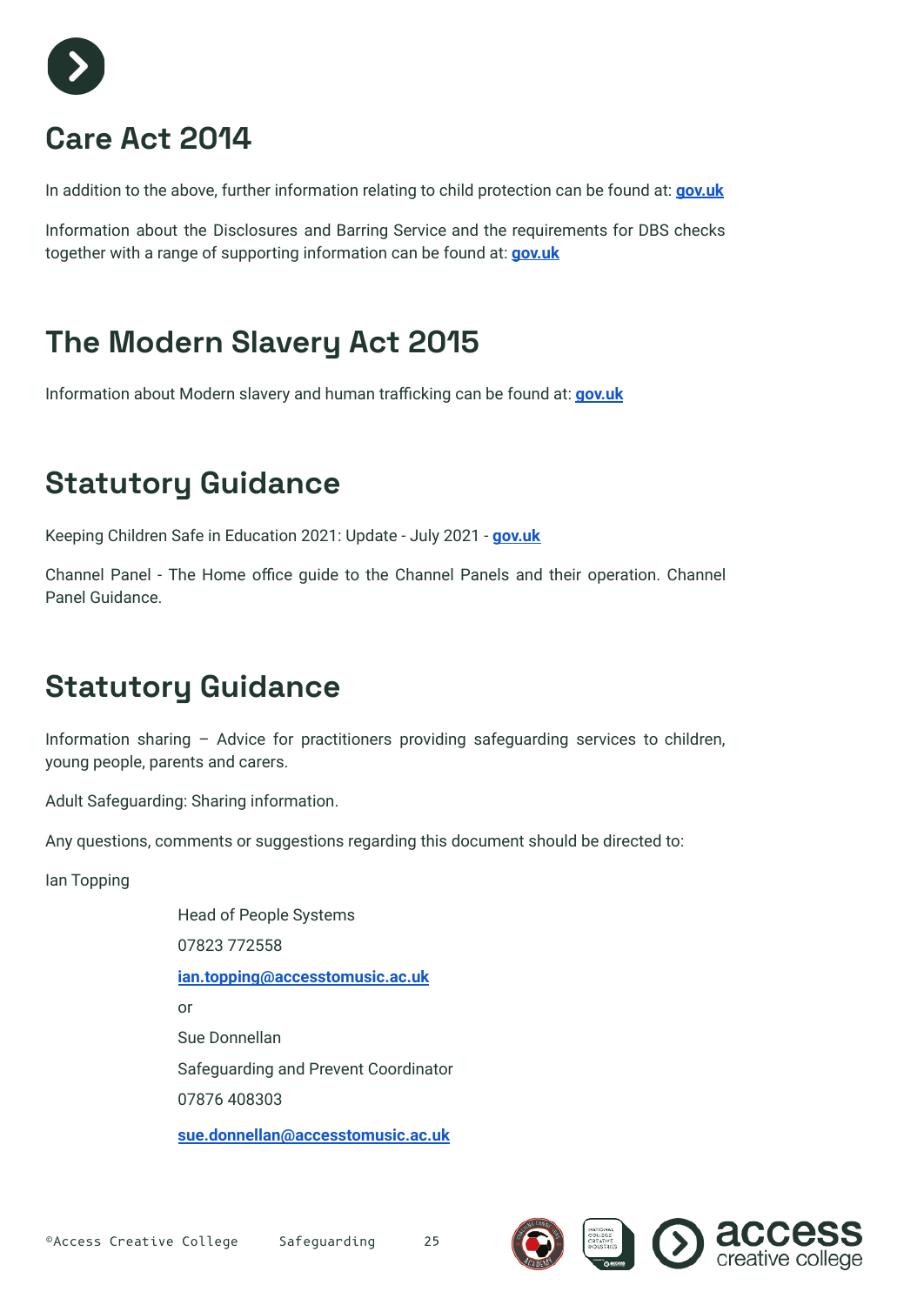

## **Annex G: Useful Support Contacts**

#### **NSPCC**

(National Society for the Prevention of Cruelty to Children) Helpline staffed by social workers offering support, information and advice for anyone concerned about child abuse. Guidance can be sought on a confidential basis.

Freephone: 0808 500 5000 (24/7)

**[Nspcc.org.uk](http://nspcc.org.uk)**

#### **Childline**

Confidential helpline for children and young people who are in danger or have any type of problem.

Freephone: 0800 1111 (24/7)

**[childline.org.uk](http://childline.org.uk)**

#### **Parentline**

Confidential information and support for parents facing problems in their families. Freephone: 0808

800 2222 (24/7)

**[parentline.org.uk](http://parentline.org.uk)**

#### **Respond**

Challenging vulnerability and sexual abuse in the lives of people with learning disabilities.

Freephone: 0808 808 0700

**[respond.org.uk](http://respond.org.uk)**



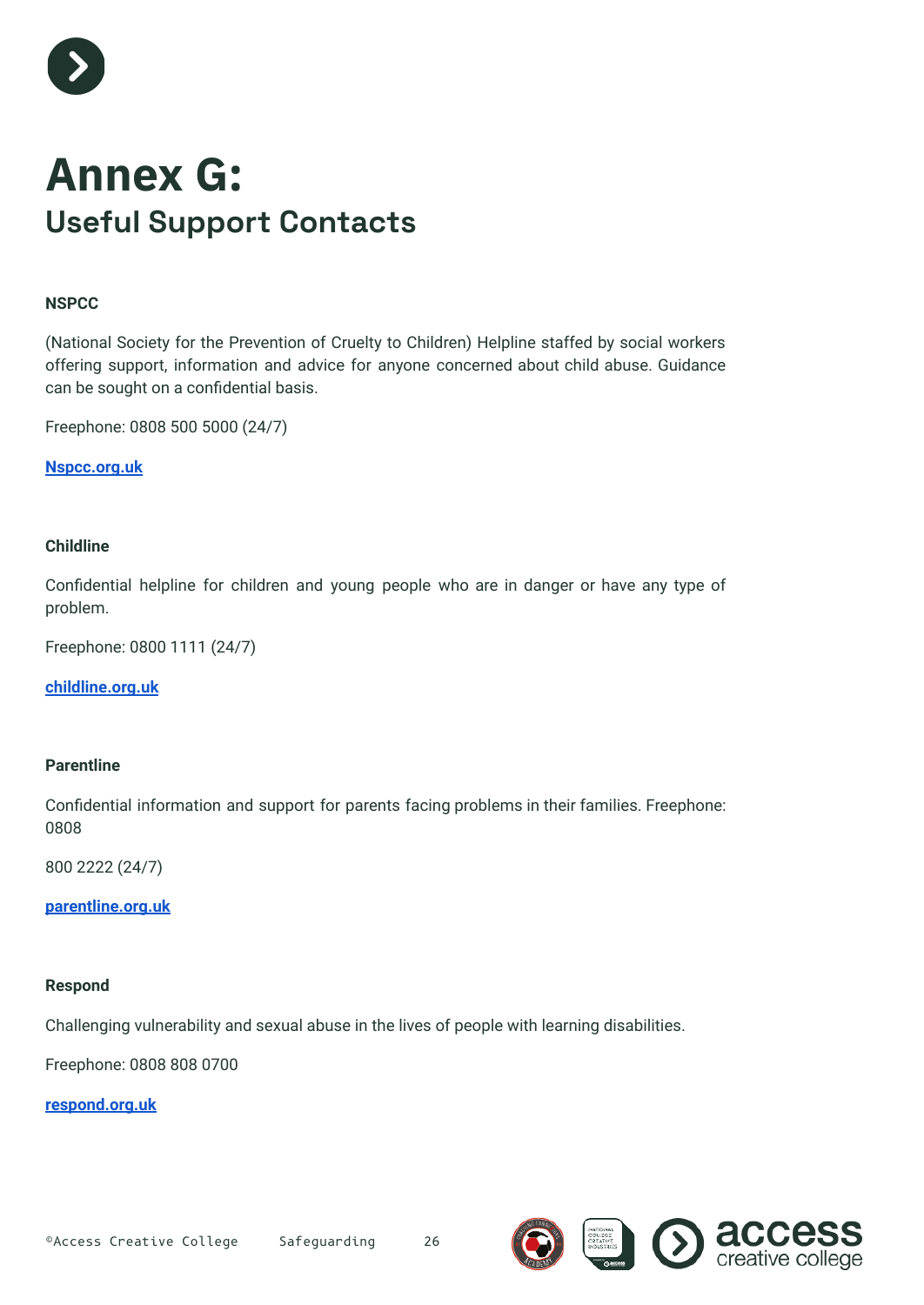

#### **Think U Know**

CEOP's Internet Safety website with support and information for parents teachers and young

people on online safety and child protection

**[Thinkuknow.co.uk](http://thinkuknow.co.uk)**

#### **Drink Aware**

Offering information, support, guidance and resources relating to drinking and drink related issues

#### **[drinkaware.co.uk](http://drinkaware.co.uk)**

#### **Hope UK**

Hope UK works with communities throughout the UK to prevent drug and alcohol-related harm to

children and young people.

#### **[hopeuk.org](http://hopeuk.org)**

#### **Frank**

Confidential drugs advice.

**[talktofrank.com](http://talktofrank.com)**

#### **Prevent Tragedies**

Website to support parents in preventing young people travelling to warzones.

**[Preventtragedies.co.uk](http://preventtragedies.co.uk)**

#### **FAST**

Families Against Stress and Trauma

**[families-matter.org](http://families-matter.org)**

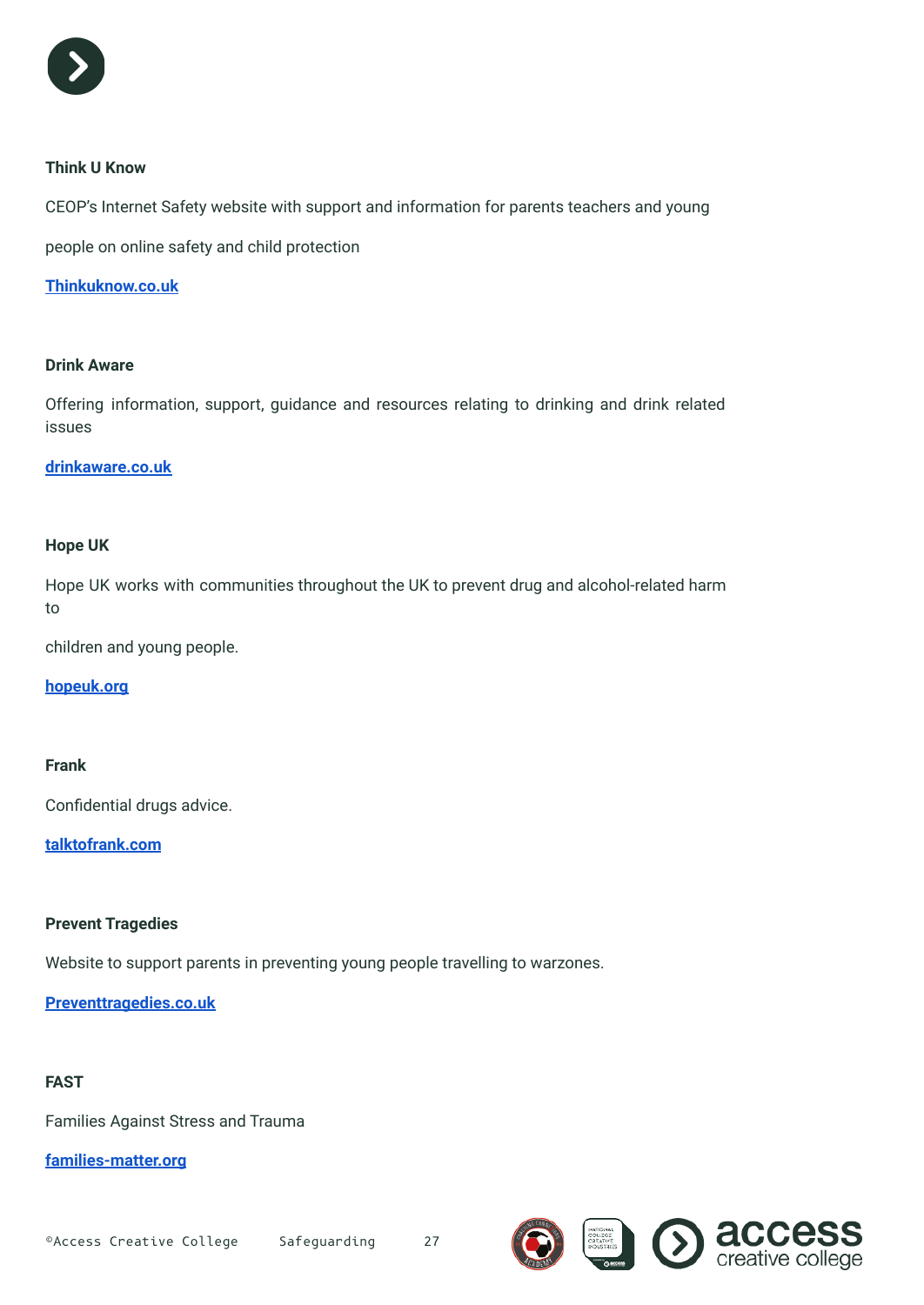

#### **Let's Talk About It**

**[Ltai.info](http://ltai.info)**

#### **All Faiths And None**

Website resources to support the Prevent Duty Website for an Inter Faith/Belief programme

offering resources for use in group discussions.

**[Allfaithsandnone.org.uk](http://allfaithsandnone.org.uk)**

#### **National Police Chiefs Council**

ACPO guidance for Police in relation to education and training.

**[Npcc.police.uk](http://npcc.police.uk)**

#### **Modern Slavery Helpline**

**[modernslaveryhelpline.org](http://modernslaveryhelpline.org)**

#### **Internet Matters**

Online safety advice and guidance:

**[Internetmatters.org](http://internetmatters.org)**

#### **Educate.Against.Hate**

Online resources, advice and information on protecting young people from extremism and radicalisation:

#### **[educateagainsthate.com/](http://educateagainsthate.com/)**